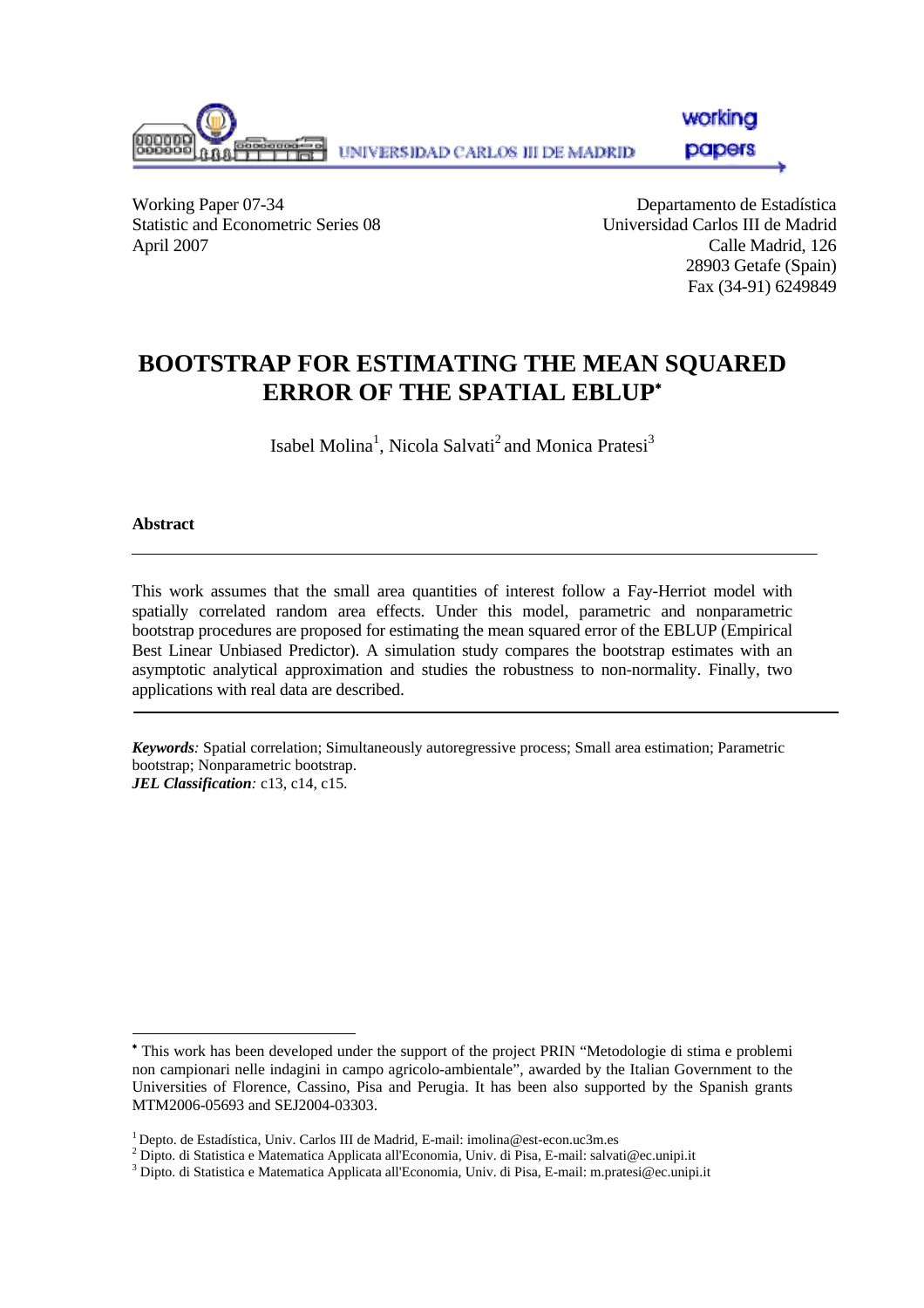# Bootstrap for estimating the mean squared error of the Spatial EBLUP

Isabel Molina<sup>∗</sup> Nicola Salvati† Monica Pratesi‡

#### Abstract

This work assumes that the small area quantities of interest follow a Fay-Herriot model with spatially correlated random area effects. Under this model, parametric and nonparametric bootstrap procedures are proposed for estimating the mean squared error of the EBLUP (Empirical Best Linear Unbiased Predictor). A simulation study compares the bootstrap estimates with an asymptotic analytical approximation and studies the robustness to non-normality. Finally, two applications with real data are described.

Keywords: Spatial correlation; Simultaneously autoregressive process; Small area estimation; Parametric bootstrap; Nonparametric bootstrap.

# 1 Introduction

Due to monetary limitations, surveys conducted by national statistical offices usually cannot provide direct estimates at small geographical areas, or for some domains or subgroups of the population, especially when the variable of interest has low frequency. The term "direct" refers to an estimate for an area/domain that is calculated using solely the data from that area/domain. For instance, in Spain, the Survey on Income and Living Conditions is planned to provide reliable direct estimates for Autonomous Communities, but not for Provinces or regions inside Provinces. Small Area Estimation (SAE) deals with estimating in such smaller regions or domains, called small areas, making use of the data from all areas that share common features. A broadly established tool in SAE are the regression models

<sup>∗</sup>Depto. de Estad´ıstica, Univ. Carlos III de Madrid, imolina@est-econ.uc3m.es

<sup>†</sup>Dipto. di Statistica e Matematica Applicata all'Economia, Univ. di Pisa, salvati@ec.unipi.it

<sup>‡</sup>Dipto. di Statistica e Matematica Applicata all'Economia, Univ. di Pisa, m.pratesi@ec.unipi.it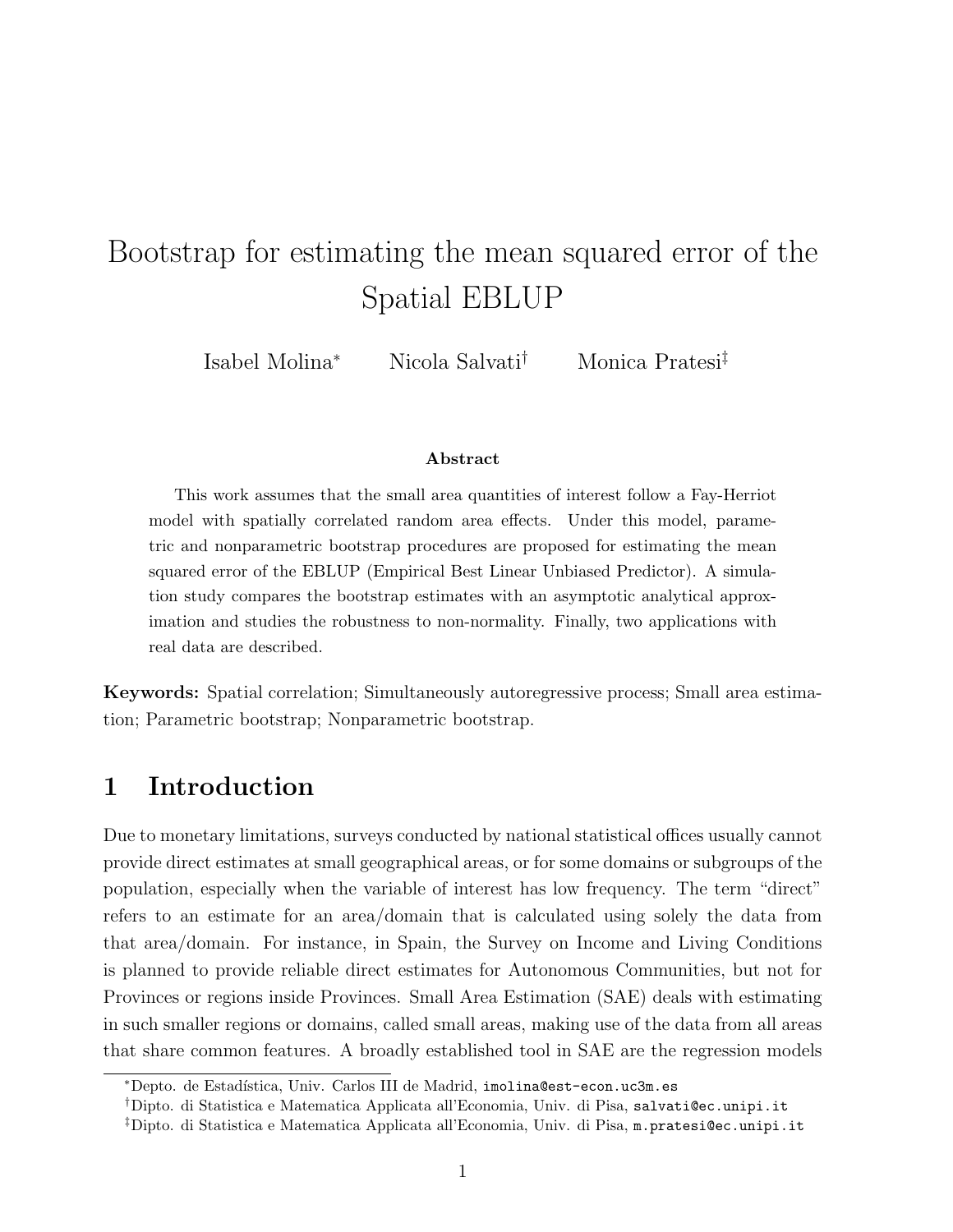with random area effects, since the random effects allow for between area variation apart from that explained by the auxiliary variables. Among these, Fay-Herriot (FH) models (Fay & Herriot, 1979) are used when the available auxiliary data are aggregated at the area level.

Spatial correlation among data from neighboring small areas is observed in many practical applications. If there are not covariates explaining sufficiently this between-area correlation, then it should be somehow represented in the covariance structure of the model. However, the introduction of a dependency structure among small areas entails a serious conceptual difference with respect to the traditional framework of independent small areas, where the overall covariance matrix is block-diagonal (Prasad & Rao, 1990).

A model with spatially correlated random effects in the context of SAE was firstly introduced by Cressie (1991). Recently, an extension of the FH model through the Simultaneously Autoregressive (SAR) process has been considered by Salvati (2004), Pratesi & Salvati (2005, 2006), Singh et al. (2005) and Petrucci & Salvati (2006). When all parameters involved in the covariance matrix are known, Pratesi & Salvati (2005) introduced the Spatial Best Linear Unbiased Predictor (SBLUP). In order to include the effect of the spatial correlation on the confidence interval width, they obtained an estimator of the mean squared error of the SBLUP. Recent results show that the coverage of the 95% confidence interval is appreciable and that the mean squared error (MSE) of the SBLUP does not exceed the MSE of the traditional BLUP (Pratesi & Salvati, 2006).

In practice there are unknown parameters in the model covariance matrix, called here variance components, that must be estimated from the sample data. Replacing the derived estimates for the parameters in the SBLUP leads to the so called Spatial Empirical Best Linear Unbiased Predictor (SEBLUP). Singh et al. (2005) proposed a second order approximation of the MSE of the SEBLUP. However, this approximation might produce too optimistic or conservative confidence intervals depending on the strength of the spatial correlation and on the values of the sampling variances (Pratesi & Salvati, 2006). Moreover, analytical approximations usually rely on strong model assumptions and require large number of small areas to approximate well the true values.

Resampling techniques are nowadays accepted as a good alternative to asymptotic analytical approximations. They are attractive for practitioners because of their conceptual simplicity and their easy application to complex statistical models. Furthermore, they usually require less assumptions and their performance relies less in the number or small areas.

Some resampling procedures have been already proposed in the small area framework. See for instance the jackknife method of Jiang & Lahiri (2002), the more recent parametric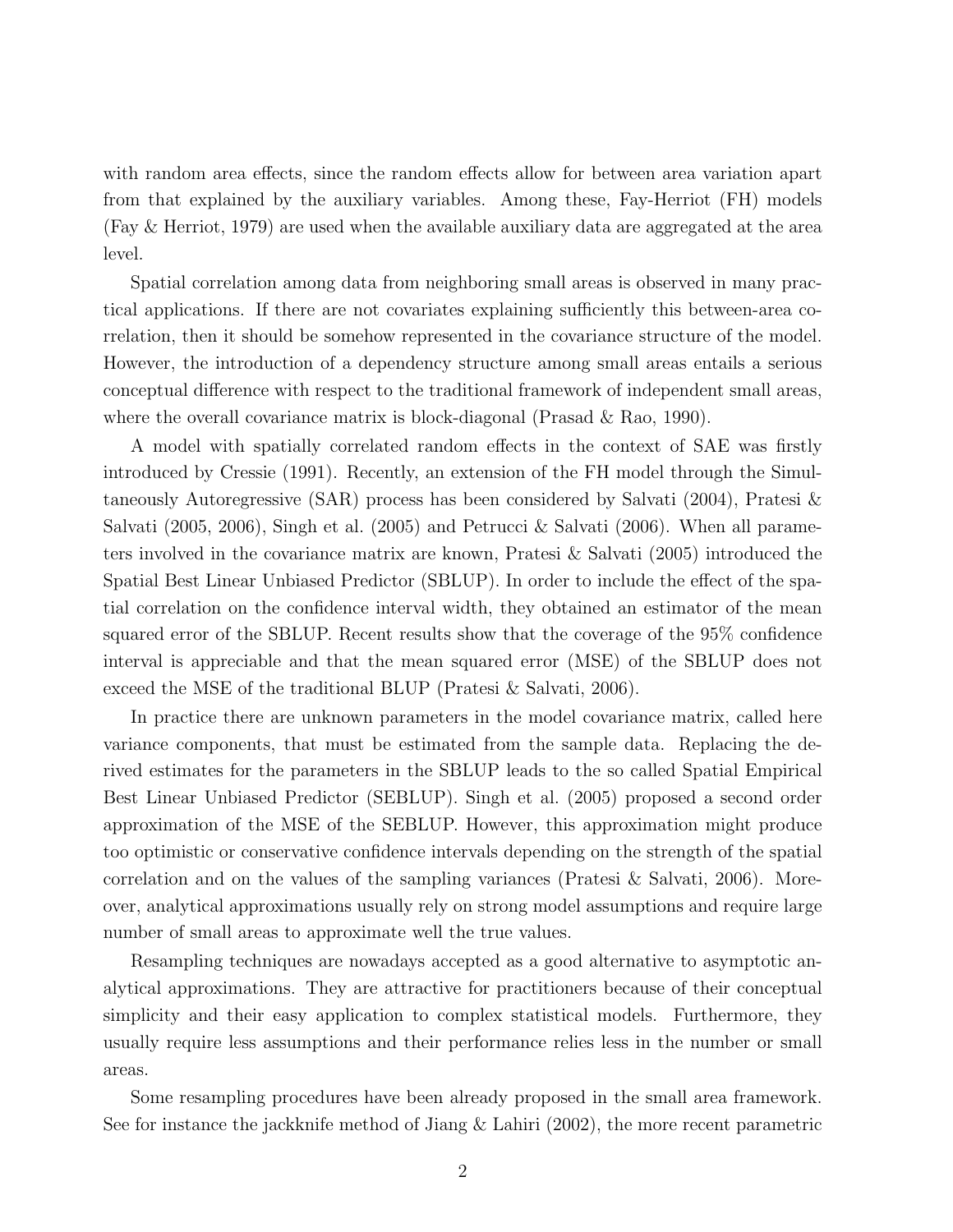bootstrap approaches of González-Manteiga et al. (2005, 2007) and Hall  $\&$  Maiti (2006a), and the nonparametric bootstrap of Hall & Maiti (2006b).

To our knowledge, the bootstrap-based estimation of the MSE of the SEBLUP under the extended FH model with spatial correlation has not been intended yet. This work extends the parametric bootstrap of González-Manteiga et al. (2005) to the situation of this paper, and introduces a nonparametric approach that resamples both the random effects and the errors from the empirical distribution of their respective estimators.

A simulation study compares the efficiency of the analytical and the bootstrap MSE estimators introduced in the paper for different values of the spatial correlation, and analyzes the robustness of the bootstrap procedures to the absence of normality in the random effects and errors.

The paper is organized as follows. Section 2 presents the FH model with spatially correlated random area effects, describes how the Spatial EBLUP is obtained from the model and comments on the available model fitting methods. Section 3 discusses the estimation of the MSE of the Spatial EBLUP and describes an analytical approximation of this MSE. Section 4 introduces the mentioned parametric and nonparametric bootstrap methods for estimating the MSE. Then Section 5 describes the simulation study carried out for comparing the MSE estimators. Two real life applications are illustrated in Section 6, and finally, some conclusions are drawn in Section 7.

# 2 Model with Spatially Correlated Random Effects

The basic FH model relates linearly the small area quantities of inferential interest  $\theta_i$  (for example, totals  $y_i$  or means  $\bar{y}_i$ ) to some area level auxiliary covariates  $\mathbf{x}_i = (x_{i1}, x_{i2}, ..., x_{ip}),$ and includes random effects  $v_i$  associated to the areas; that is,

$$
\theta_i = \mathbf{x}_i \boldsymbol{\beta} + z_i v_i, \quad i = 1, \dots, m. \tag{1}
$$

Here  $z_i$  are known positive constants,  $\beta$  is the  $p \times 1$  vector of regression parameters,  $v_i$ are independent and identically distributed random variables with mean 0 and variance  $\sigma_u^2$ . Moreover, it assumes that design-unbiased direct estimators  $\hat{\theta}_i$  of  $\theta_i$  are available for the m small areas and that they can be expressed as

$$
\hat{\theta}_i = \theta_i + e_i, \quad i = 1, \dots, m,
$$
\n(2)

where  $e_i$  are independent sampling errors with mean 0 and known variances denoted by  $\psi_i$ , and independent of the random effects  $v_i$  (Ghosh & Rao, 1994). Combining (1) and (2),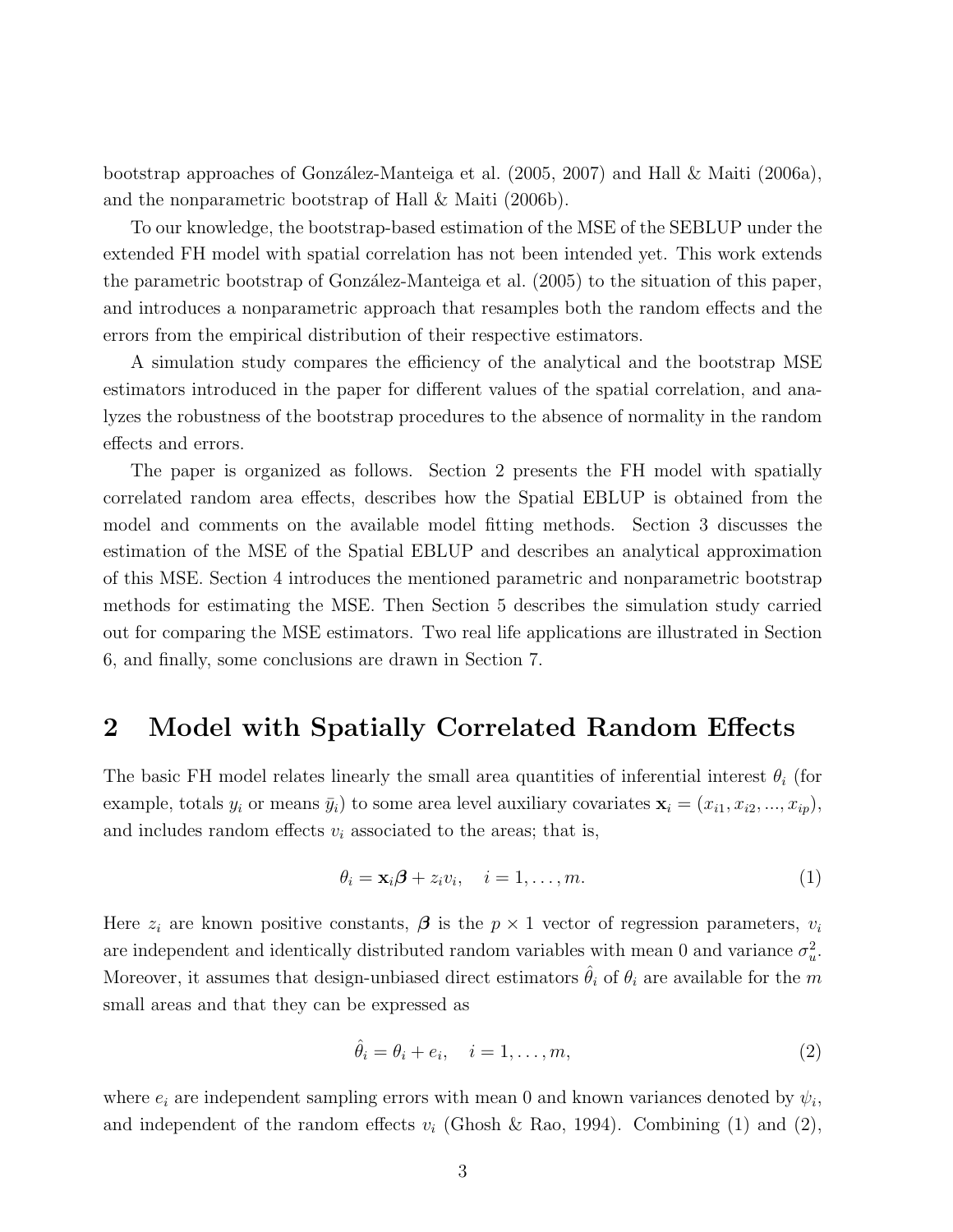the obtained model is

$$
\hat{\theta}_i = \mathbf{x}_i \boldsymbol{\beta} + z_i v_i + e_i, \quad i = 1, \dots, m. \tag{3}
$$

Let us define the vectors  $\hat{\boldsymbol{\theta}} = (\hat{\theta}_1, \dots, \hat{\theta}_m)^T$ ,  $\mathbf{v} = (v_1, \dots, v_m)^T$  and  $\mathbf{e} = (e_1, \dots, e_m)^T$ , and the matrices  $\mathbf{X} = (\mathbf{x}_1^T, \dots, \mathbf{x}_m^T)^T$  and  $\mathbf{Z} = \text{diag}(z_1, \dots, z_m)$ . In matrix notation, the model is

$$
\hat{\boldsymbol{\theta}} = \mathbf{X}\boldsymbol{\beta} + \mathbf{Z}\mathbf{v} + \mathbf{e},\tag{4}
$$

which is a special case of the general linear mixed model with diagonal covariance structure.

Model  $(4)$  can be extended to allow for spatially correlated area effects as follows. Let **v** be the result of a SAR process with parameter  $\rho$  and proximity matrix **W** (Anselin, 1992; Cressie, 1993), i.e.,

$$
\mathbf{v} = \rho \mathbf{W} \mathbf{v} + \mathbf{u} \Rightarrow \mathbf{v} = (\mathbf{I}_m - \rho \mathbf{W})^{-1} \mathbf{u},\tag{5}
$$

where  $\mathbf{u} = (u_1, \dots, u_m)^T$  has mean **0** and covariance matrix  $\sigma_u^2 \mathbf{I}_m$ , and  $\mathbf{I}_m$  denotes the  $m \times m$  identity matrix. From (5), it can be easily seen that **v** has mean **0** and covariance matrix equal to

$$
\mathbf{G} = \sigma_u^2 [(\mathbf{I}_m - \rho \mathbf{W})(\mathbf{I}_m - \rho \mathbf{W}^T)]^{-1}.
$$
 (6)

Combining  $(4)$  and  $(5)$ , since **e** is independent of **v**, the model is

$$
\hat{\theta} = \mathbf{X}\boldsymbol{\beta} + \mathbf{Z}(\mathbf{I}_m - \rho \mathbf{W})^{-1}\mathbf{u} + \mathbf{e}.
$$
\n(7)

The covariance matrix of  $\hat{\theta}$  is equal to

$$
\mathbf{V}=\boldsymbol{\psi}+\mathbf{Z}\mathbf{G}\mathbf{Z},
$$

where  $\psi = \text{diag}(\psi_1, \dots, \psi_m)$  is the known  $m \times m$  variance matrix of the vector of sampling errors **e**. Under model (7), the Spatial BLUP of the quantity of interest  $\theta_i = \mathbf{x}_i \boldsymbol{\beta} + z_i v_i$  is

$$
\tilde{\theta}_i(\sigma_u^2, \rho) = \mathbf{x}_i \tilde{\boldsymbol{\beta}} + z_i \mathbf{b}_i^T \mathbf{G} \mathbf{Z} \mathbf{V}^{-1} (\hat{\boldsymbol{\theta}} - \mathbf{X} \tilde{\boldsymbol{\beta}})
$$
(8)

where  $\tilde{\boldsymbol{\beta}} = (\mathbf{X}^T \mathbf{V}^{-1} \mathbf{X})^{-1} \mathbf{X}^T \mathbf{V}^{-1} \hat{\boldsymbol{\theta}}$  is an asymptotically consistent estimator of the regression parameter  $\beta$  and  $\mathbf{b}_i^T$  is the  $1 \times m$  vector  $(0, \ldots, 0, 1, 0, \ldots, 0)$  with 1 in the *i*-th position. We consider that the proximity matrix  $W$  is defined in row standardized form; that is,  $W$ is row stochastic. Then,  $\rho \in (-1,1)$  is called spatial autocorrelation parameter (Banerjee et al., 2004).

The estimator (8) depends on the unknown variance components  $\sigma_u^2$  and  $\rho$ . The two stage estimator  $\tilde{\theta}_i(\hat{\sigma}_u^2, \hat{\rho})$  obtained by replacing these parameters by asymptotically consistent estimators  $\hat{\sigma}_u^2$  and  $\hat{\rho}$  is called Spatial EBLUP (Salvati, 2004; Pratesi & Salvati, 2005; Singh et al., 2005; Petrucci & Salvati, 2006). Assuming normality of the random effects,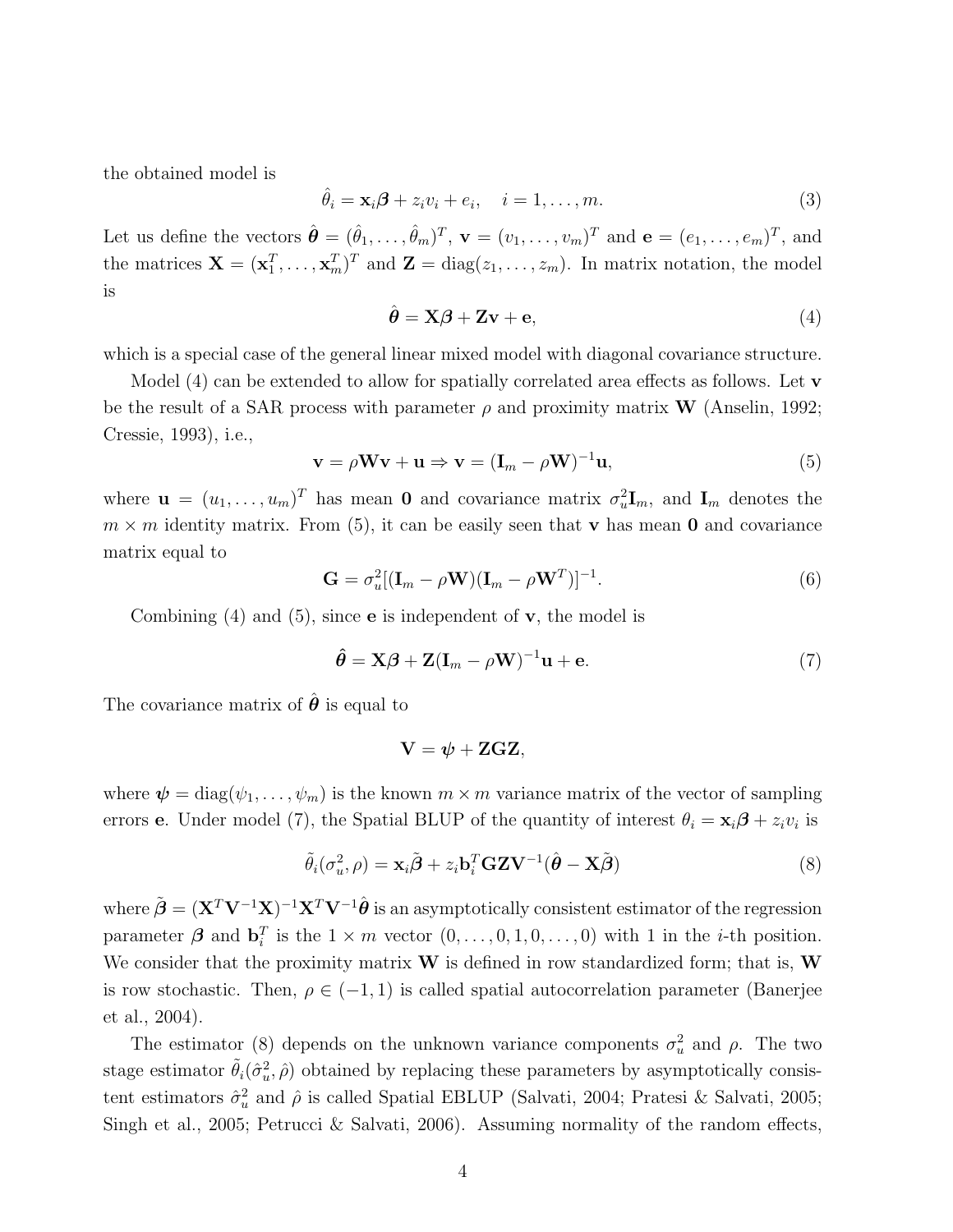$\sigma_u^2$  and  $\rho$  can be estimated by ML or REML procedures. The ML or REML estimators can be obtained iteratively using the Nelder-Mead algorithm (Nelder and Mead 1965) and the scoring algorithm in sequence. The use of these procedures one after the other is necessary because the log-likelihood function has a global maximum and some local maxima (Pratesi & Salvati, 2005).

Avoiding distributional assumptions, Kelejian & Prucha (1999) proposed a generalized moments (GM) method for estimating the variance components  $\sigma_u^2$  and  $\rho$  of the model. In Section 5 we compare the accuracy of the two methods, ML and GM, under several probability distributions of the random effects and errors.

# 3 Analytical approximation of the MSE

Under normality of random effects and errors, the MSE of the Spatial EBLUP can be decomposed as (Rao, 2003)

$$
\text{MSE}\left[\tilde{\theta}_{i}(\hat{\sigma}_{u}^{2},\hat{\rho})\right] = \text{MSE}\left[\tilde{\theta}_{i}(\sigma_{u}^{2},\rho)\right] + E\left\{\left[\tilde{\theta}_{i}(\hat{\sigma}_{u}^{2},\hat{\rho}) - \tilde{\theta}_{i}(\sigma_{u}^{2},\rho)\right]^{2}\right\}
$$

$$
= g_{1i}(\sigma_{u}^{2},\rho) + g_{2i}(\sigma_{u}^{2},\rho) + g_{3i}(\sigma_{u}^{2},\rho), \tag{9}
$$

where  $g_{1i}(\sigma_u^2, \rho)$  represents the uncertainty due to the estimation of the random effects and is of order  $O(1)$  for large  $m$ ,  $g_{2i}(\sigma_u^2, \rho)$  is due to the estimation of  $\boldsymbol{\beta}$  and is of order  $O(m^{-1})$ , and the last term measures the uncertainty of the Spatial EBLUP that results from the estimation of the variance components  $\sigma_u^2$  and  $\rho$ . While the exact analytical expression of the terms  $g_{1i}(\sigma_u^2, \rho)$  and  $g_{2i}(\sigma_u^2, \rho)$  can be expressed by a closed formula, the last quantity can not be calculated analytically, and therefore approximation is necessary (Pratesi & Salvati, 2005). Under normality, an approximation of  $g_{3i}$  can be obtained following the results of Kackar & Harville (1984), as

$$
\tilde{g}_{3i}(\sigma_u^2, \rho) = \text{tr}\left\{ \begin{bmatrix} \mathbf{b}_i^T \left( \mathbf{C}^{-1} \mathbf{Z} \mathbf{V}^{-1} + \sigma_u^2 \mathbf{C}^{-1} \mathbf{Z} (-\mathbf{V}^{-1} \mathbf{Z} \mathbf{C}^{-1} \mathbf{Z} \mathbf{V}^{-1}) \right) \\ \mathbf{b}_i^T \left( \mathbf{A} \mathbf{Z} \mathbf{V}^{-1} + \sigma_u^2 \mathbf{C}^{-1} \mathbf{Z} (-\mathbf{V}^{-1} \mathbf{Z} \mathbf{A} \mathbf{Z} \mathbf{V}^{-1}) \right) \\ \times \left[ \mathbf{b}_i^T \left( \mathbf{C}^{-1} \mathbf{Z} \mathbf{V}^{-1} + \sigma_u^2 \mathbf{C}^{-1} \mathbf{Z} (-\mathbf{V}^{-1} \mathbf{Z} \mathbf{C}^{-1} \mathbf{Z} \mathbf{V}^{-1}) \right) \right]^T \bar{\mathbf{V}} (\hat{\sigma}_u^2, \hat{\rho}) \right\} \tag{10}
$$

where  $\mathbf{C} = (\mathbf{I}_m - \rho \mathbf{W})(\mathbf{I}_m - \rho \mathbf{W}^T)$ ,  $\mathbf{A} = \sigma_u^2[-\mathbf{C}^{-1}(2\rho \mathbf{W}\mathbf{W}^T - 2\mathbf{W})\mathbf{C}^{-1}]$  and  $\bar{\mathbf{V}}(\hat{\sigma}_u^2, \hat{\rho})$  is the asymptotic covariance matrix of  $\hat{\sigma}_u^2$  and  $\hat{\rho}$ . This leads to the approximation

$$
\text{MSE}[\tilde{\theta}_i(\hat{\sigma}_u^2, \hat{\rho})] \approx g_{1i}(\sigma_u^2, \rho) + g_{2i}(\sigma_u^2, \rho) + \tilde{g}_{3i}(\sigma_u^2, \rho). \tag{11}
$$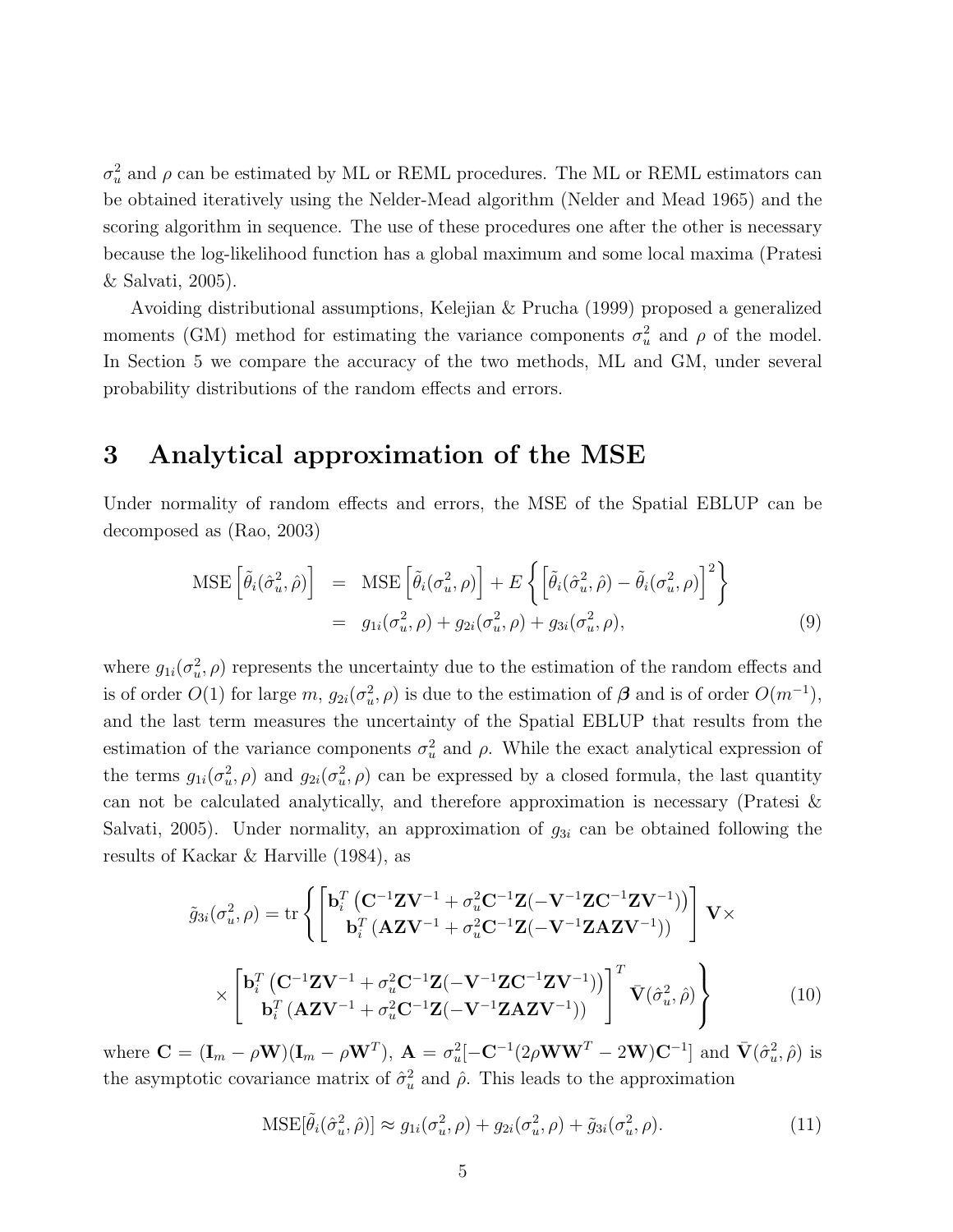In practical applications, the estimator  $\tilde{\theta}_i(\hat{\sigma}_u^2, \hat{\rho})$  should be accompanied with an estimate of the MSE. For FH models with diagonal covariance matrix  $V$ , that is, with independent small areas, an approximately unbiased estimator of (11) was obtained through Taylor linearization by Prasad & Rao (1990).

In the case of correlated random area effects like the SAR process, the small areas are not independent and then  $V$  is not diagonal. However, following the results of Harville & Jeske (1992), Zimmerman & Cressie (1992) have extended the Prasad-Rao estimator of the MSE to models with more general covariance structure. The authors refer to geostatistical models, in which the correlation matrix is directly specified, and they assume that the covariance function is linear in the parameters. This situation is likely to occur under geostatistical models where the covariance function depends on the distance between locations. Under SAR models, the covariance is assumed to depend on a proximity matrix that specifies the proximity between the areas. Even so, the SAR models lead to a covariance function that is similar to the Bessel variogram model (Griffith & Csillag, 1993). Then following the results of Zimmerman & Cressie (1992), when  $\hat{\sigma}_u^2$  and  $\hat{\rho}$  are REML estimators, an approximately unbiased estimator of the MSE is given by the expression

$$
\text{mse}[\tilde{\theta}_i(\hat{\sigma}_u^2, \hat{\rho})] \approx g_{1i}(\hat{\sigma}_u^2, \hat{\rho}) + g_{2i}(\hat{\sigma}_u^2, \hat{\rho}) + 2\tilde{g}_{3i}(\hat{\sigma}_u^2, \hat{\rho}).\tag{12}
$$

If  $\hat{\sigma}_u^2$  and  $\hat{\rho}$  are obtained by ML, then an approximately unbiased estimator of the MSE is

$$
\text{mse}[\tilde{\theta}_i(\hat{\sigma}_u^2, \hat{\rho})] \approx g_{1i}(\hat{\sigma}_u^2, \hat{\rho}) - \mathbf{b}_{ML}^T(\hat{\sigma}_u^2, \hat{\rho}) \nabla g_{1i}(\hat{\sigma}_u^2, \hat{\rho}) + g_{2i}(\hat{\sigma}_u^2, \hat{\rho}) + 2\tilde{g}_{3i}(\hat{\sigma}_u^2, \hat{\rho}). \tag{13}
$$

The extra term  $\mathbf{b}_{ML}^T(\hat{\sigma}_u^2, \hat{\rho}) \nabla g_{1i}(\hat{\sigma}_u^2, \hat{\rho})$  accounts for the bias of  $g_{1i}(\hat{\sigma}_u^2, \hat{\rho})$ . Ignoring this term could lead to underestimation of the MSE (see e.g. Pratesi & Salvati, 2005, 2006; Petrucci & Salvati, 2006). Singh et al. (2005) derived a different estimator of the MSE for large m neglecting all  $o(m^{-1})$  terms. Their estimator differs from (12) and (13) in the subtraction of an extra term called here  $g_4(\hat{\sigma}_u^2, \hat{\rho})$ . Up to terms of order  $o(m^{-1})$ , this term is equal to

$$
g_4(\hat{\sigma}_u^2, \hat{\rho}) = \frac{1}{2} \operatorname{tr} \left\{ [\mathbf{I}_2 \otimes (\boldsymbol{\psi} \mathbf{V}^{-1})] \mathbf{H} [\mathcal{I}^{-1}(\sigma_u^2, \rho) \otimes (\mathbf{V}^{-1} \boldsymbol{\psi})] \right\}
$$
(14)

where  $\otimes$  denotes the Kronecker product,  $\mathcal{I}(\sigma_u^2, \rho)$  is the Fisher information matrix and H is a partitioned matrix of order  $2m \times 2m$  defined as

$$
\mathbf{H} = \begin{pmatrix} \frac{\partial^2 \mathbf{V}}{\partial (\sigma_u^2)^2} & \frac{\partial^2 \mathbf{V}}{\partial \sigma_u^2 \partial \rho} \\ \frac{\partial^2 \mathbf{V}}{\partial \rho \partial \sigma_u^2} & \frac{\partial^2 \mathbf{V}}{\partial \rho^2} \end{pmatrix}
$$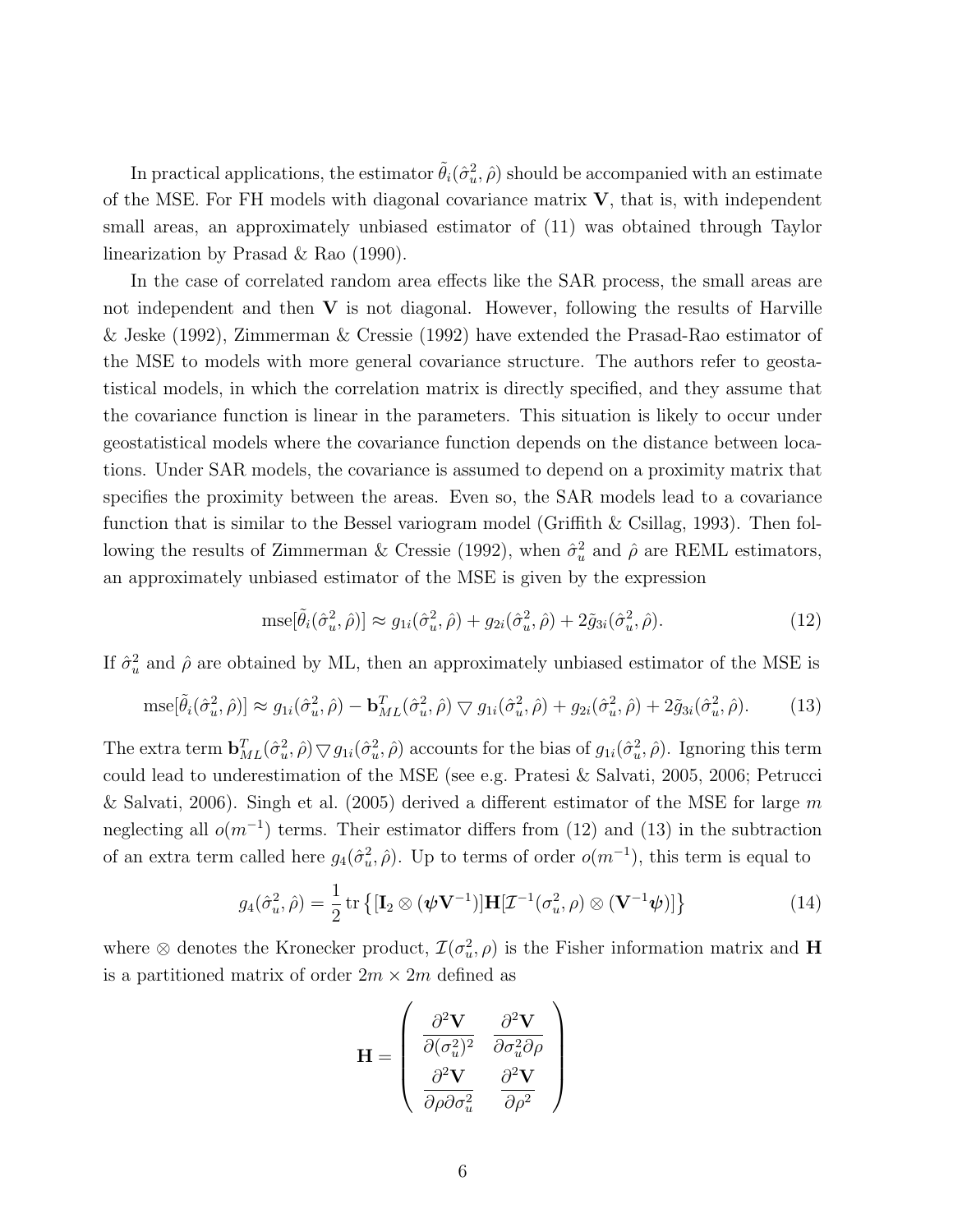### 4 Bootstrap approximation of the MSE

This section describes two alternative bootstrap procedures designed for estimating the MSE of the Spatial EBLUP  $\tilde{\theta}_i(\hat{\sigma}_u^2, \hat{\rho})$ . Remind that in the expression of the MSE given in (9), there are exact closed formulas for  $g_{1i}(\sigma_u^2, \rho)$  and  $g_{2i}(\sigma_u^2, \rho)$ . However, the term  $g_{3i}(\sigma_u^2, \rho)$ , that represents the additional uncertainty of the Spatial EBLUP due to estimating the variance components  $\hat{\sigma}_u^2$  and  $\hat{\rho}$ , can not be calculated analytically and then requires approximation. Thus, the bootstrap approaches, as they appear below, are written only for obtaining an estimate of  $g_{3i}$ . This term is then used in (15) to calculate the final estimate of the MSE. The first procedure is a parametric bootstrap that extends the ideas of González-Manteiga et al. (2005) to the FH model with spatial correlation. The final estimate of the MSE obtained by this procedure is consistent if the model parameter estimates are consistent. This can be proved by the method of imitation as in González-Manteiga et al. (2005), using the asymptotic formula of the MSE obtained by Singh et al. (2005).

In the following, for a function  $\mathbf{B}(\sigma_u^2, \rho)$  of  $\sigma_u^2$  and  $\rho$ , we will write simply **B** when **B** is evaluated at the true values of  $\sigma_u^2$  and  $\rho$ . The parametric bootstrap works as follows:

#### PARAMETRIC BOOTSTRAP

- 1) Fit model (7) to the initial data  $\hat{\theta} = (\hat{\theta}_1, \dots, \hat{\theta}_m)^T$ , obtaining estimates  $\hat{\sigma}_u^2$ ,  $\hat{\rho}$  and  $\hat{\boldsymbol{\beta}} = \tilde{\boldsymbol{\beta}}(\hat{\sigma}^2_u,\hat{\rho}).$
- 2) Generate a vector  $\boldsymbol{\omega}_1^*$  whose elements are m independent copies of a  $N(0, 1)$ . Construct the bootstrap vectors  $\mathbf{u}^* = \hat{\sigma}_u \boldsymbol{\omega}_1^*$  and  $\mathbf{v}^* = (\mathbf{I}_m - \hat{\rho} \mathbf{W})^{-1} \mathbf{u}^*$ , and calculate the bootstrap quantity of interest  $\boldsymbol{\theta}^* = \mathbf{X}\hat{\boldsymbol{\beta}} + \mathbf{Z}\mathbf{v}^*$ .
- 3) Generate a vector  $\boldsymbol{\omega}_2^*$  with m independent copies of a  $N(0, 1)$ , independently of the generation of  $\boldsymbol{\omega}_1^*$ , and construct the random errors  $\mathbf{e}^* = \boldsymbol{\psi}^{1/2} \boldsymbol{\omega}_2^*$ .
- 4) Construct the bootstrap data  $\hat{\boldsymbol{\theta}}^* = \boldsymbol{\theta}^* + \mathbf{e}^* = \mathbf{X}\hat{\boldsymbol{\beta}} + \mathbf{Z}\mathbf{v}^* + \mathbf{e}^*$ .
- 5) Regarding  $\hat{\beta}$ ,  $\hat{\sigma}_u^2$  and  $\hat{\rho}$  as the real values of the parameters, fit model (7) to the bootstrap data  $\hat{\boldsymbol{\theta}}^*$ , obtaining new bootstrap estimates  $\tilde{\boldsymbol{\beta}}^*(\hat{\sigma}_u^2, \hat{\rho}), \hat{\sigma}_u^{2*}, \hat{\rho}^*$  and  $\tilde{\boldsymbol{\beta}}^*(\hat{\sigma}_u^{2*}, \hat{\rho}^*)$ .
- 6) Calculate the bootstrap Spatial BLUP from the bootstrap data  $\hat{\boldsymbol{\theta}}^*$  and assuming that the real values of the parameters  $\sigma_u^2$  and  $\rho$  are respectively  $\hat{\sigma}_u^2$  and  $\hat{\rho}$ , that is

$$
\tilde{\theta}_i^{S*}(\hat{\sigma}_u^2, \hat{\rho}) = \mathbf{x}_i \tilde{\boldsymbol{\beta}}^*(\hat{\sigma}_u^2, \hat{\rho}) + z_i \mathbf{b}_i^T \mathbf{G}(\hat{\sigma}_u^2, \hat{\rho}) \mathbf{Z} \mathbf{V}(\hat{\sigma}_u^2, \hat{\rho})^{-1} [\hat{\boldsymbol{\theta}}^* - \mathbf{X} \tilde{\boldsymbol{\beta}}^*(\hat{\sigma}_u^2, \hat{\rho})].
$$

Calculate also the bootstrap Spatial EBLUP as

$$
\tilde{\theta}_i^{S*}(\hat{\sigma}_u^{2*}, \hat{\rho}^*) = \mathbf{x}_i \tilde{\boldsymbol{\beta}}^*(\hat{\sigma}_u^{2*}, \hat{\rho}^*) + z_i \mathbf{b}_i^T \mathbf{G}(\hat{\sigma}_u^{2*}, \hat{\rho}^*) \mathbf{Z} \mathbf{V}(\hat{\sigma}_u^{2*}, \hat{\rho}^*)^{-1} [\hat{\boldsymbol{\theta}}^* - \mathbf{X} \tilde{\boldsymbol{\beta}}^*(\hat{\sigma}_u^{2*}, \hat{\rho}^*)].
$$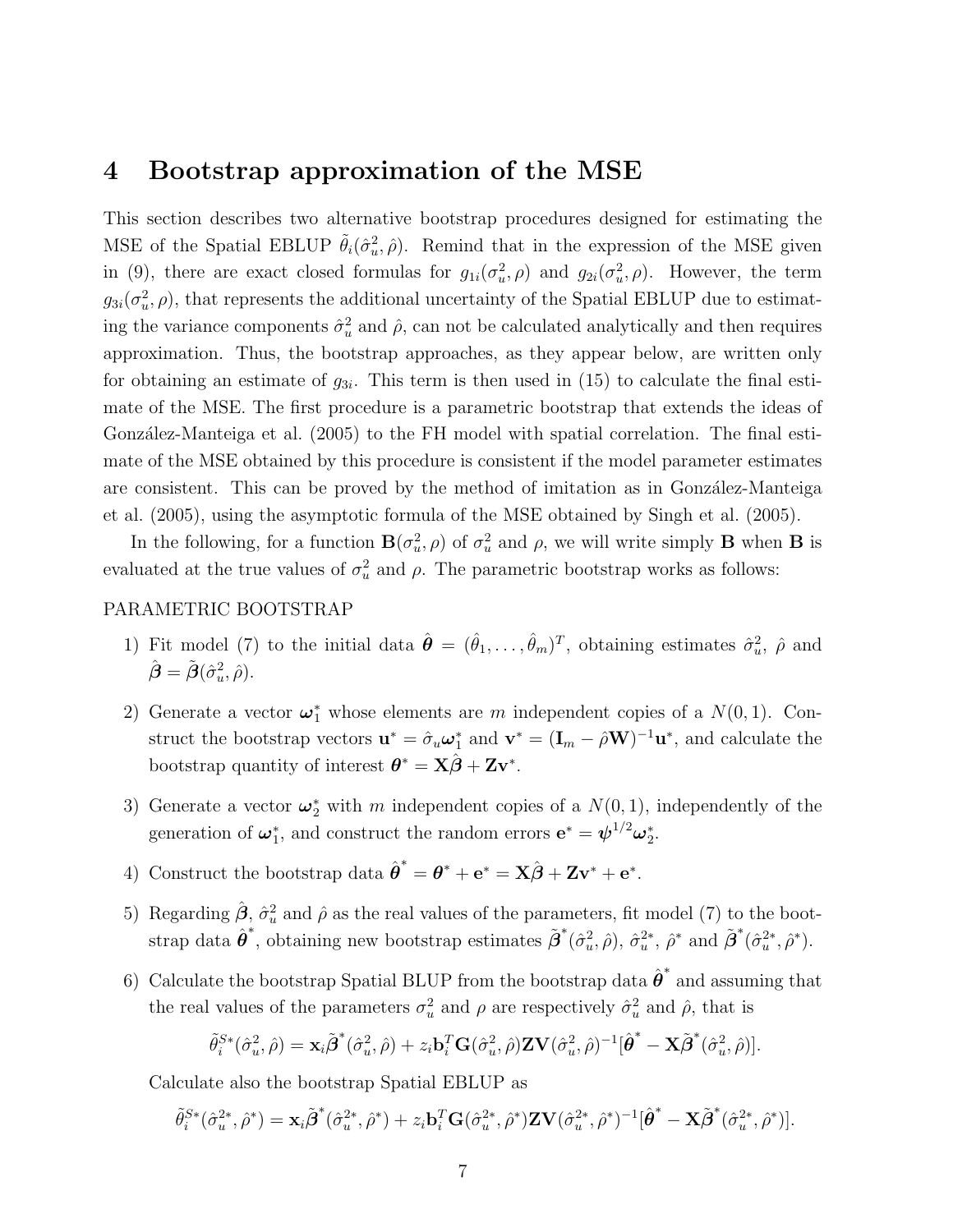- 7) Repeat steps 2–6) B times. Let  $\hat{\sigma}_u^{2*(b)}$  and  $\hat{\rho}^{*(b)}$  be the bootstrap estimates obtained in *b*-th bootstrap replication. Additionally, let  $\tilde{\theta}_i^{S*(b)}$  $i^{S*(b)}(\hat{\sigma}_u^2, \hat{\rho})$  be the bootstrap Spatial BLUP and  $\tilde{\theta}_i^{S*(b)}$  $e^{(S*(b))}$  $(\hat{\sigma}_u^{2*(b)}, \hat{\rho}^{*(b)})$  the bootstrap Spatial EBLUP obtained in the b-th bootstrap replication.
- 8) A bootstrap estimator of  $g_{3i}$  is

$$
g_{3i}^* = B^{-1} \sum_{b=1}^B \left[ \tilde{\theta}_i^{S*(b)} (\hat{\sigma}_u^{2*(b)}, \hat{\rho}^{*(b)}) - \tilde{\theta}_i^{S*(b)} (\hat{\sigma}_u^2, \hat{\rho}) \right]^2.
$$

The second procedure is a nonparametric bootstrap, where the bootstrap random effects  $(u_1^*, \ldots, u_D^*)^T$  and the random errors  $(e_1^*, \ldots, e_D^*)^T$  are obtained by resampling respectively from the empirical distribution of the predicted random effects  $(\hat{u}_1, \ldots, \hat{u}_D)^T$  and the residuals  $\hat{\mathbf{e}} = \hat{\boldsymbol{\theta}} - \mathbf{X}\hat{\boldsymbol{\beta}} - \mathbf{Z}\hat{\mathbf{v}} = (\hat{e}_1, \dots, \hat{e}_m)^T$ , both previously standardized. This method should be robust to non-normality of any of the random components of the model. It works by replacing in the parametric bootstrap, steps 2) and 3) by the new steps 2') and 3') below:

#### NONPARAMETRIC BOOTSTRAP

2') With the estimates  $\hat{\sigma}_u^2$ ,  $\hat{\rho}$  and  $\hat{\boldsymbol{\beta}} = \tilde{\boldsymbol{\beta}}(\hat{\sigma}_u^2, \hat{\rho})$  obtained in step 1), calculate predictors of v and u as

$$
\hat{\mathbf{v}} = \mathbf{G}(\hat{\sigma}_u^2, \hat{\rho}) \mathbf{Z} \mathbf{V}(\hat{\sigma}_u^2, \hat{\rho})^{-1} [\hat{\boldsymbol{\theta}} - \mathbf{X} \tilde{\boldsymbol{\beta}} (\hat{\sigma}_u^2, \hat{\rho})],
$$
  
\n
$$
\hat{\mathbf{u}} = (\mathbf{I} - \hat{\rho} \mathbf{W}) \hat{\mathbf{v}} = (\hat{u}_1, \dots, \hat{u}_m)^T.
$$

Consider the theoretical predictor  $\tilde{\mathbf{u}} = (\mathbf{I} - \rho \mathbf{W})\mathbf{GZV}^{-1}(\hat{\boldsymbol{\theta}} - \mathbf{X}\tilde{\boldsymbol{\beta}})$ . The covariance matrix of  $\tilde{u}$  is

$$
\mathbf{V}_{\mathbf{u}} = (\mathbf{I} - \rho \mathbf{W}) \mathbf{GZ} \mathbf{PZ} \mathbf{G} (\mathbf{I} - \rho \mathbf{W}^T),
$$

where

$$
\mathbf{P} = \mathbf{V}^{-1} - \mathbf{V}^{-1} \mathbf{X} \left( \mathbf{X}^T \mathbf{V}^{-1} \mathbf{X} \right)^{-1} \mathbf{X}^T \mathbf{V}^{-1}.
$$

Consider now the estimated matrix  $\hat{\mathbf{V}}_{\mathbf{u}} = \mathbf{V}_{\mathbf{u}}(\hat{\sigma}_u^2, \hat{\rho})$ . Let  $\hat{\mathbf{V}}_{\mathbf{u}}^{1/2}$  be a root square of a generalized inverse of  $\hat{V}_u$ . A simple choice of root square can be obtained through the spectral decomposition of  $\hat{\mathbf{V}}_{\mathbf{u}}$ , in the form

$$
\hat{\mathbf{V}}_{\mathbf{u}}^{-1/2} = \mathbf{M}_{\mathbf{u}} \boldsymbol{\Delta}_{\mathbf{u}}^{-1/2} \mathbf{M}_{\mathbf{u}}^T,
$$

where  $\Delta_{\mathbf{u}}$  is a diagonal matrix with the  $m-p$  non-zero eigenvalues of  $\hat{\mathbf{V}}_{\mathbf{u}}$ , and  $\mathbf{M}_{\mathbf{u}}$ is the matrix with the corresponding eigenvectors in the columns. With the obtained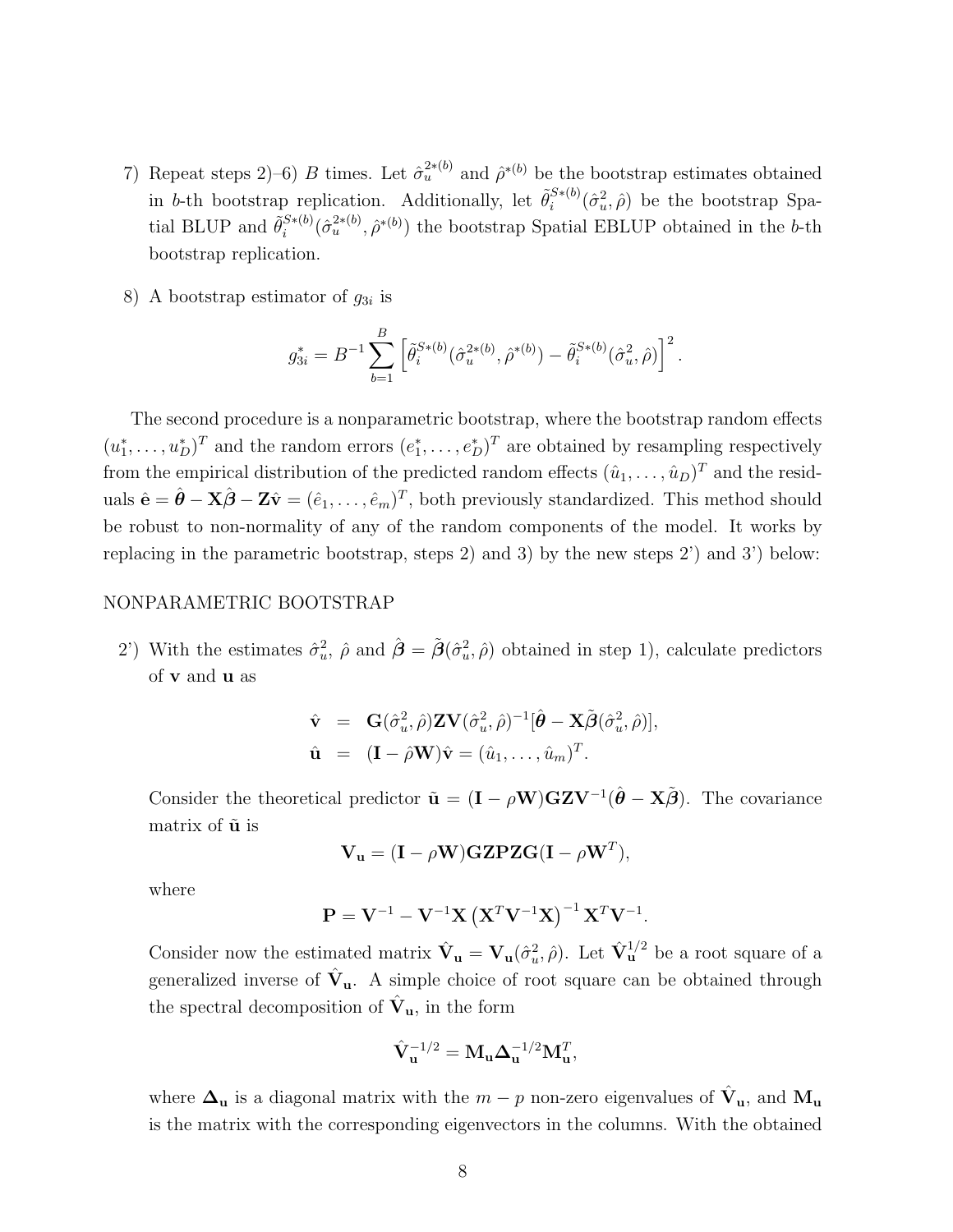root square, standardize  $\hat{\mathbf{u}}$  as  $\hat{\mathbf{u}}^S = \hat{\mathbf{V}}_u^{-1/2} \hat{\mathbf{u}} = (\hat{u}_1^S, \dots, \hat{u}_m^S)^T$ . Then, by the consistency of the estimators  $\hat{\sigma}_u^2$  and  $\hat{\rho}$ , for large m the covariance matrix of  $\hat{\mathbf{u}}^S$  is approximately equal to the identity matrix. It is convenient to re-standardize the elements  $\hat{u}_i^S$  in the form

$$
\hat{u}_i^{SS} = \frac{\hat{\sigma}_u(\hat{u}_i^S - m^{-1} \sum_{i=1}^m \hat{u}_i^S)}{\sqrt{m^{-1} \sum_{d=1}^m (\hat{u}_d^S - m^{-1} \sum_{i=1}^m \hat{u}_i^S)^2}}, \quad i = 1, \dots, m.
$$

Construct the vector  $\mathbf{u}^* = (u_1^*, \dots, u_m^*)^T$ , whose elements are obtained by extracting a simple random sample with replacement of size m, from the set  $\{\hat{u}_1^{SS}, \ldots, \hat{u}_m^{SS}\}.$ Then obtain  $\mathbf{v}^* = (\mathbf{I} - \hat{\rho}\mathbf{W})^{-1}\mathbf{u}^*$  and calculate the bootstrap quantity of interest  $\boldsymbol{\theta}^* = \mathbf{X}\hat{\boldsymbol{\beta}} + \mathbf{Z}\mathbf{v}^* = (\theta_1^*, \ldots, \theta_m^*)^T$ 

3') Compute the vector of residuals  $\hat{\mathbf{e}} = \hat{\boldsymbol{\theta}} - \mathbf{X}\hat{\boldsymbol{\beta}} - \mathbf{Z}\hat{\mathbf{v}} = (\hat{e}_1, \dots, \hat{e}_m)^T$ . Consider the theoretical vector  $\tilde{\mathbf{e}} = \hat{\boldsymbol{\theta}} - \mathbf{X}\tilde{\boldsymbol{\beta}} - \mathbf{Z}\tilde{\mathbf{v}}$ , where  $\tilde{\mathbf{v}} = \mathbf{GZV}^{-1}(\hat{\boldsymbol{\theta}} - \mathbf{X}\tilde{\boldsymbol{\beta}})$ . The covariance matrix of  $\tilde{\mathbf{e}}$  is given by  $\mathbf{V}_{\mathbf{e}} = \psi \mathbf{P} \psi$ . Standardize the residuals by  $\mathbf{e}^{S} = \hat{\mathbf{V}}_{\mathbf{e}}^{-1/2} \mathbf{e} =$  $(e_1^S,\ldots,e_m^S)^T$ , where  $\hat{\mathbf{V}}_e^{-1/2}$  is a root square of a generalized inverse of  $\hat{\mathbf{V}}_e = \mathbf{V}_e(\hat{\sigma}_u^2,\hat{\rho})$ . Again, re-standardize this values

$$
\hat{e}_i^{SS} = \frac{(\hat{e}_i^S - m^{-1} \sum_{i=1}^m \hat{e}_i^S)}{\sqrt{m^{-1} \sum_{d=1}^m (\hat{e}_d^S - m^{-1} \sum_{i=1}^m \hat{e}_i^S)^2}}, \quad i = 1, \dots, m.
$$

Construct  $\mathbf{r}^* = (r_1^*, \dots, r_m^*)^T$  by extracting a simple random sample with replacement of size m from the set  $\{\hat{e}_1^{SS}, \ldots, \hat{e}_m^{SS}\}$ . Then take  $\mathbf{e}^* = (e_1^*, \ldots, e_m^*)^T$ , where  $e_i^* =$  $\psi_i^{1/2}$  $i^{1/2}r_i^*, i=1,\ldots,m.$ 

With the obtained bootstrap estimate  $g_{3i}^*$  of  $g_{3i}$ , an estimate of the MSE of the Spatial EBLUP can be obtained by adding the estimated values of  $g_{1i}$  and  $g_{2i}$ , and a bootstrap correction of the bias induced by the estimation of these two quantities, as

$$
\text{mse}[\tilde{\theta}_i(\hat{\sigma}_u^2, \hat{\rho})] = 2 \left[ g_{1i}(\hat{\sigma}_u^2, \hat{\rho}) + g_{2i}(\hat{\sigma}_u^2, \hat{\rho}) \right] - B^{-1} \sum_{b=1}^B \left[ g_{1i}(\hat{\sigma}_u^{2*(b)}, \hat{\rho}^{*(b)}) + g_{2i}(\hat{\sigma}_u^{2*(b)}, \hat{\rho}^{*(b)}) \right] + g_{3i}^*.
$$
\n(15)

**Remark 4.1.** When there are doubts of the normality assumption either for the random effects or for the errors, it is possible to combine step 2') with 3), or step 2) with 3') of the two bootstrap procedures. The result is a semiparametric bootstrap that avoids the normality assumption on the desired component of the model.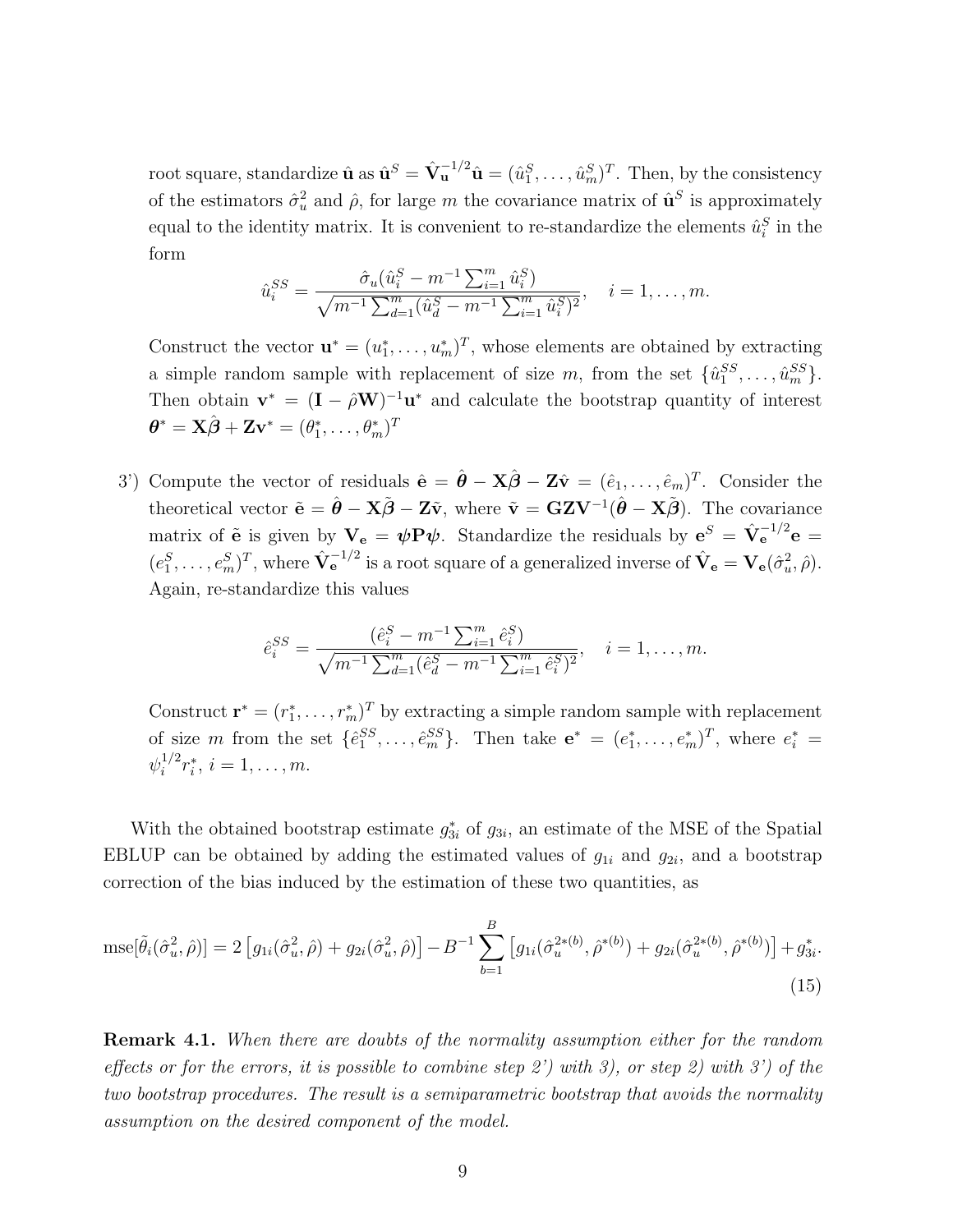# 5 Simulation study

In this section we describe the simulation experiments carried out with the following main objectives in mind: (a) to find empirical evidence on the reasonable conjecture that taking into account the spatial correlation among small areas improves the precision of small area estimators; (b) to study the small-sample behavior of the proposed bootstrap procedures for estimating the term  $g_{3i}$  involved in the mean squared error, for different values of the spatial correlation parameter  $\rho$  and for different patterns of sampling variances  $\psi_i$ ; (c) to analyze the robustness of the bootstrap procedures to non-normality of the random effects and errors.

The experiments are based on a real population, the map of the  $m = 287$  municipalities (small areas) of Tuscany. We considered a model with  $p = 2$ , that is, one explanatory variable and a constant, with  $m \times 2$  design matrix  $\mathbf{X} = [\mathbf{1}_m \mathbf{x}]$ , where  $\mathbf{1}_m$  is a column vector of ones of size m and  $\mathbf{x} = (x_1, \ldots, x_m)^T$  contains the values of the explanatory variable. These values  $x_i$  were generated from a uniform distribution in the interval  $(0, 1)$ . The true model coefficients were  $\boldsymbol{\beta} = (1, 2)^T$ , the random effects variance  $\sigma_u^2 = 1$  and the spatial correlation parameter  $\rho \in \{-0.75, -0.5, -0.25, 0.25, 0.5, 0.75\}$ . The matrix of sampling variances  $\psi = \text{diag}(\psi_1, \dots, \psi_m)$  was taken as  $\psi_i = 0.7$  for  $1 \leq i \leq 60$ ;  $\psi_i = 0.6$  for  $61 \le i \le 120$ ;  $\psi_i = 0.5$  for  $121 \le i \le 180$ ;  $\psi_i = 0.4$  for  $181 \le i \le 240$  and finally  $\psi_i = 0.3$  for  $241 \leq i \leq 287$  (Datta et al., 2005). The  $m \times m$  row-standardized proximity matrix **W** was obtained from the neighborhood structure of the municipalities in Tuscany. This matrix was kept constant for all simulations. We considered three possible probability distributions for the random area effects and errors, namely Normal, Gumbel and Student t distribution with 6 degrees of freedom, all standardized to have zero mean and unit variance. The last two distributions represent two different sources of discrepancy to normality, since the Gumbel distribution is asymmetric and the Student t has heavy tails.

A first experiment was carried out for comparing the performance of the ML and the GM (Kelejian & Prucha, 1999) methods for estimating  $\sigma_u^2$  and  $\rho$ . For this,  $L = 1000$  Monte Carlo data sets were generated as described above, and the model was fitted to each data set by the two methods, ML and GM. The comparison is based on the empirical relative bias and the empirical relative mean squared error of the estimators. For an estimator  $\hat{\delta}$  of a parameter  $\delta$ , these quantities are defined respectively as

$$
RB(\hat{\delta}) = \frac{1}{L} \sum_{j=1}^{L} \frac{\hat{\delta}^{(j)}}{\delta} - 1, \quad RMSE(\hat{\delta}) = \frac{1}{L} \sum_{j=1}^{L} \frac{(\hat{\delta}^{(j)} - \delta)^2}{\delta},
$$

where  $\hat{\delta}^{(j)}$  is the estimate obtained for the j-th data set.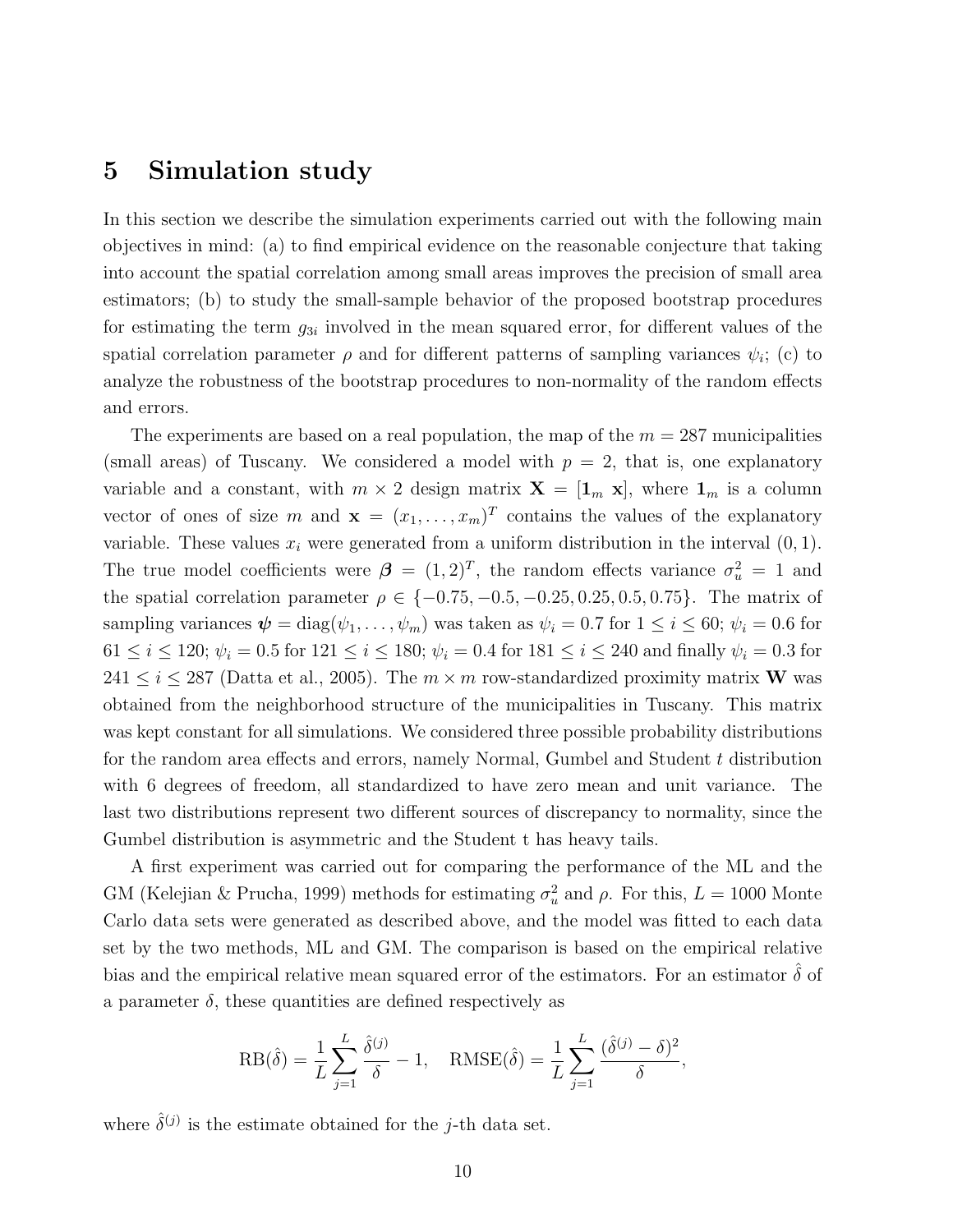|                                                                         | $RB(\hat{\sigma}_u^2)$ |       | $RB(\hat{\rho})$ |                                                                   | $RMSE(\hat{\sigma}_u^2)$ |       | $RMSE(\hat{\rho})$ |  |
|-------------------------------------------------------------------------|------------------------|-------|------------------|-------------------------------------------------------------------|--------------------------|-------|--------------------|--|
|                                                                         |                        | ML GM | ML               | GM                                                                |                          | ML GM | ML GM              |  |
| Normal                                                                  |                        |       |                  |                                                                   |                          |       |                    |  |
| Student $t_6$   0,054 0,100   -0,052 -0,180   0,036 0,036   0,007 0,030 |                        |       |                  |                                                                   |                          |       |                    |  |
| Gumbel                                                                  |                        |       |                  | $0.149$ $0.163$ $-0.075$ $-0.190$ $0.058$ $0.056$ $0.009$ $0.032$ |                          |       |                    |  |

Table 1: Relative bias and relative mean squared error of the estimators of  $\sigma_u^2 = 1$  and  $\rho = 0.75$ , by ML and GM methods, for Normal, Gumbel and Student  $t_6$  distributions.

Table 1 lists the previous indicators obtained by the two estimation methods, under the three considered probability distributions, taking the same distribution for the random effects  $u_i$  and the errors  $e_i$ , and for  $\rho = 0.75$ . This table shows that ML estimates have smaller relative bias and not greater relative mean squared error than the GM estimates, except for the estimator of  $\sigma_u^2$  obtained under the Gumbel distribution. Moreover, for that parameter the differences between the two estimation methods are smaller. Observe that the ML method estimates  $\rho$  better than the GM method even under the two nonnormal distributions. Nevertheless, an advantage of the GM method, apart from being distribution-free, is that it is rather faster than ML. Thus, the GM method is convenient under nonparametric settings and when applying some computationally intensive procedure like bootstrap.

Concerning target (a),  $L = 1000$  Monte Carlo data sets were generated as described before, taking Normal distribution for the random effects and errors. Then two models were fitted to each data set: the spatial model (4)-(5), and the non-spatial model obtained by assuming that in model (4), the vector of random effects  $\mathbf{v} = (v_1, \dots, v_m)^T$  has independent and identically distributed elements  $v_i$ , with zero mean and variance  $\sigma_u^2$ . Figures 1 and 2 plot the empirical values of the mean squared errors of the Spatial EBLUP obtained from the former model, and the NonSpatial EBLUP resulting from the latter model, for the  $m = 287$  small areas, for  $\rho = 0.75$  and  $\rho = 0.25$ , respectively. The piecewise decreasing shape that we observe in the level of these two figures is due to the decreasing patterns of sampling variances  $\psi_i$ . Figure 1 shows that ignoring the spatial correlation structure of small areas leads to an increase in the MSE. However, this increase is smaller for areas with smaller sampling variances and in the case of weak spatial correlation, see Figure 2 for  $\rho = 0.25$ . This last figure also suggests that modelling the spatial correlation seems to be convenient even when this correlation is weak, since there is no loss in efficiency.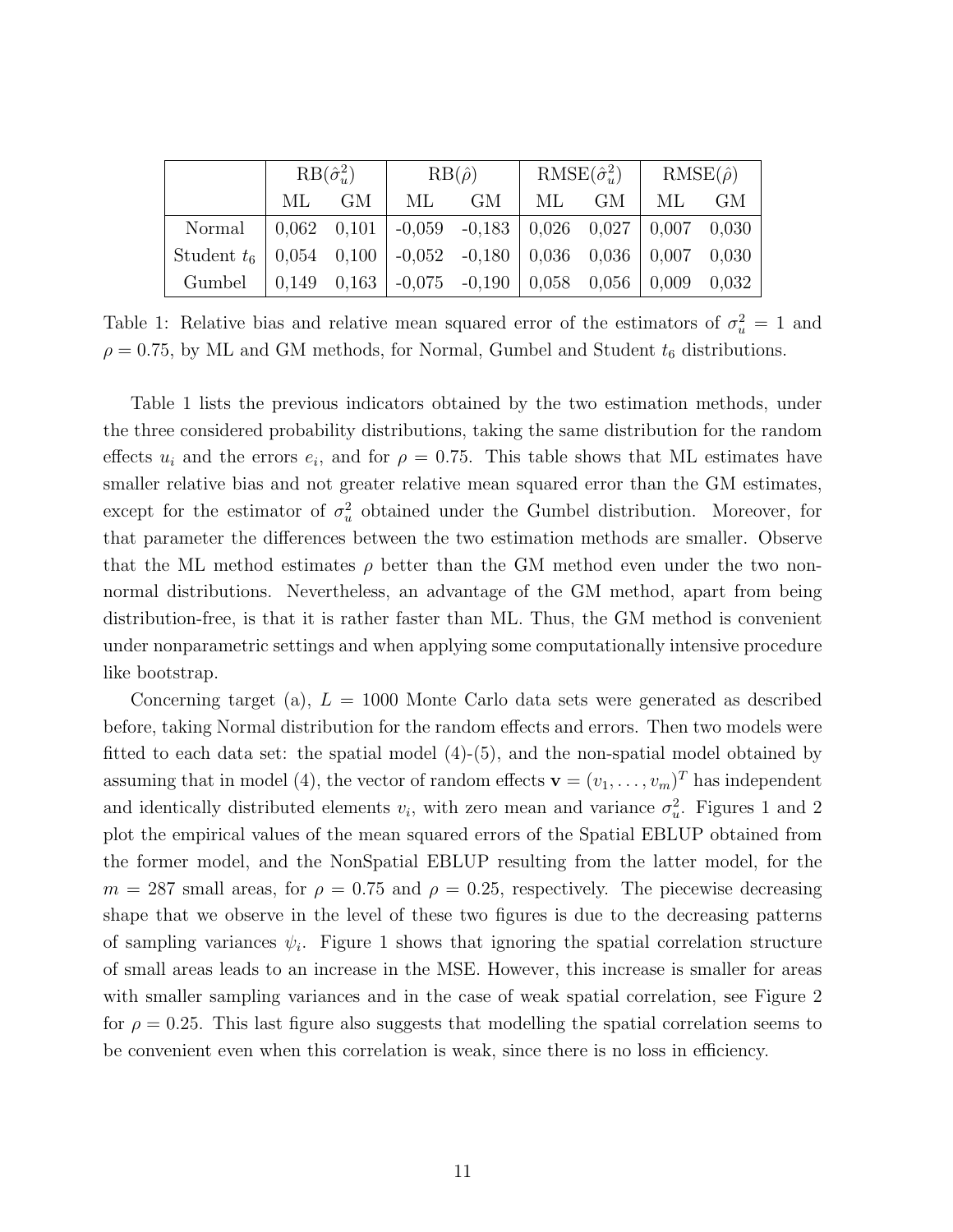

Figure 1: Empirical MSE of the Spatial EBLUP and the NonSpatial EBLUP for the  $m =$ 287 small areas, for  $\rho = 0.75$ .



Figure 2: Empirical MSE of the Spatial EBLUP and the NonSpatial EBLUP for the  $m =$ 287 small areas, for  $\rho = 0.25$ .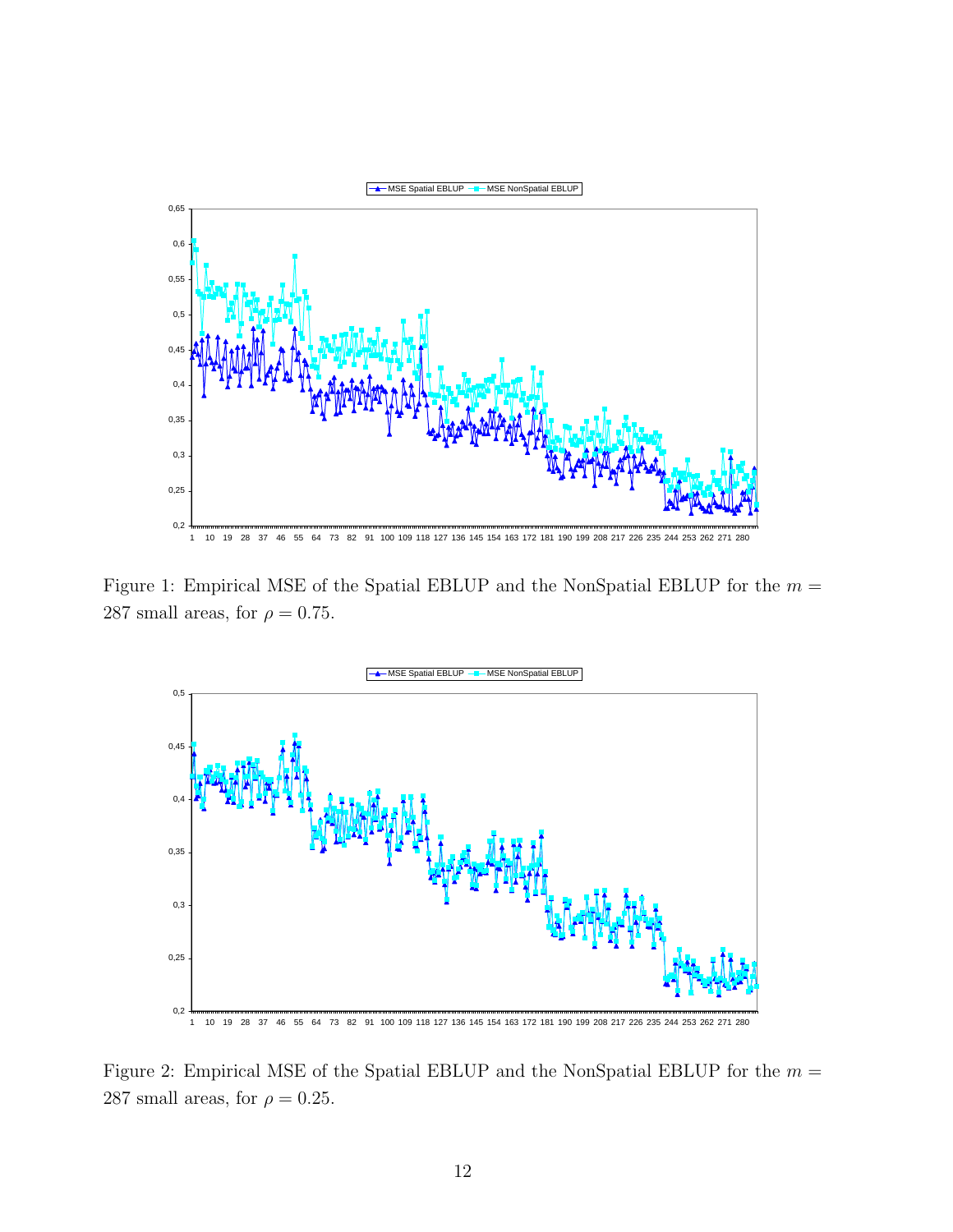Target (b) deals with comparing the analytical estimate of  $g_{3i}$  obtained by substituting  $\hat{\sigma}_u^2$  and  $\hat{\rho}$  in expression (10), with the parametric bootstrap estimate. For this,  $L = 250$ Monte Carlo data sets were generated, and for each data set, the estimated values of  $\tilde{g}_{3i}$ ,  $i = 1, \ldots, m$ , were calculated, and the parametric bootstrap procedure was applied with  $B = 250$  bootstrap replicates, deriving bootstrap estimates  $g_{3i}^*, i = 1, \ldots, m$ . The empirical values of  $g_{3i}$ , which are the reference values for comparison, were computed previously with 1000 Monte Carlo replicates to ensure better accuracy.

Figures 3–6 plot the ratios of the analytical estimates  $\tilde{g}_{3i}(\hat{\sigma}_u^2, \hat{\rho})$  and the parametric bootstrap estimates  $g_{3i}^*$  over the empirical values, under normality of random effects and errors and with ML estimation of the parameters  $\sigma_u^2$  and  $\rho$ , for  $\rho = 0.75, 0.5, 0.25, -0.5$ respectively. The straight lines in each plot correspond to the empirical values. First of all we want to point out that the term  $g_{3i}$  has very small range of variation: our reference empirical values range in the interval (0.0007, 0.004). The result is tenable for small, medium and high correlation and it is confirmed for all considered patterns of sampling variances. For  $\rho = 0.75$  (Figure 3), the ratio of the analytical estimates to the empirical ones highlight an underestimation of the true  $g_{3i}$  value for almost every area. However, Figures 4–6 indicate that this bias disappears as long as the spatial correlation decreases. The bootstrap estimates, although also slightly biased, are more stable, taking generally values closer to the empirical values, for all considered values of the spatial correlation parameter and for all patterns of error variances. The plots corresponding to  $\rho \in \{-0.25, -0.75\}$  are omitted because of their similarity with Figure 6 for the average value  $\rho = -0.5$ .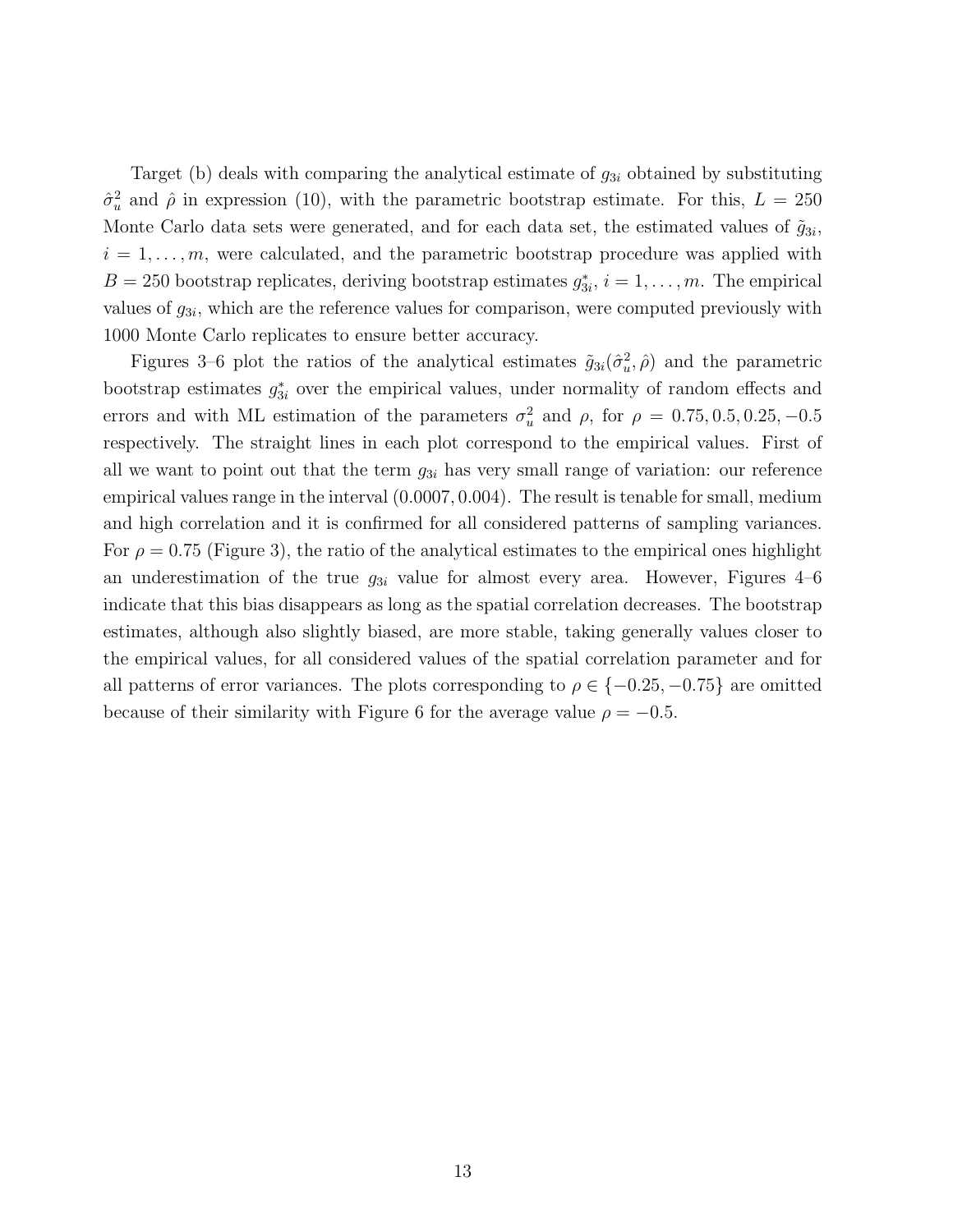

Figure 3: Ratios of the empirical  $g_{3i}$ , estimated  $\tilde{g}_{3i}$  and parametric bootstrap estimates  $g_{3i}^*$ over the empirical values, for the  $m = 287$  small areas, with  $\rho = 0.75$ .



Figure 4: Ratios of the empirical  $g_{3i}$ , estimated  $\tilde{g}_{3i}$  and parametric bootstrap estimates  $g_{3i}^*$ over the empirical values, for the  $m = 287$  small areas, with  $\rho = 0.5$ .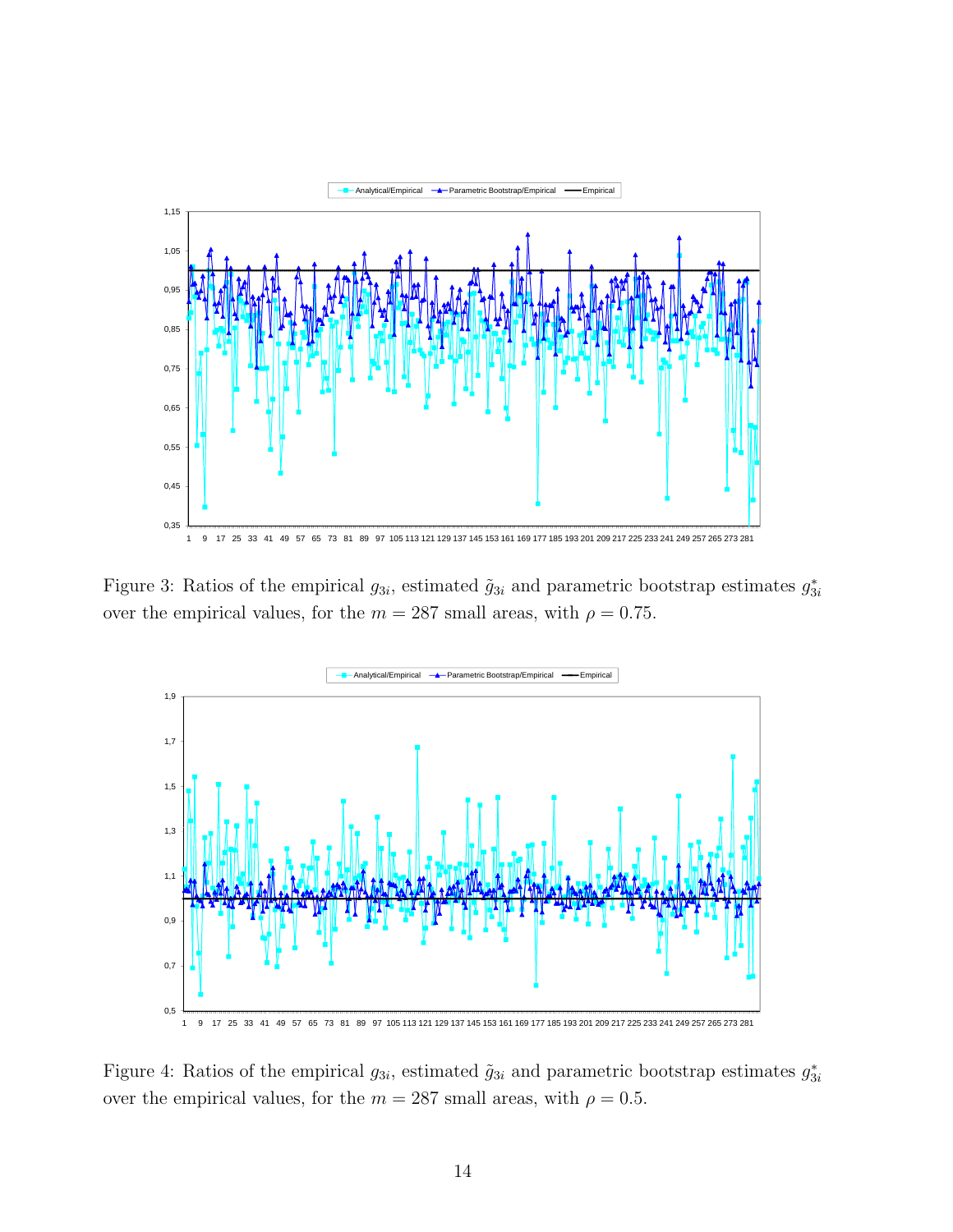

Figure 5: Ratios of the empirical  $g_{3i}$ , estimated  $\tilde{g}_{3i}$  and parametric bootstrap estimates  $g_{3i}^*$ over the empirical values, for the  $m = 287$  small areas, with  $\rho = 0.25$ .



Figure 6: Ratios of the empirical  $g_{3i}$ , estimated  $\tilde{g}_{3i}$  and parametric bootstrap estimates  $g_{3i}^*$ over the empirical values, for the  $m=287$  small areas, with  $\rho=-0.5.$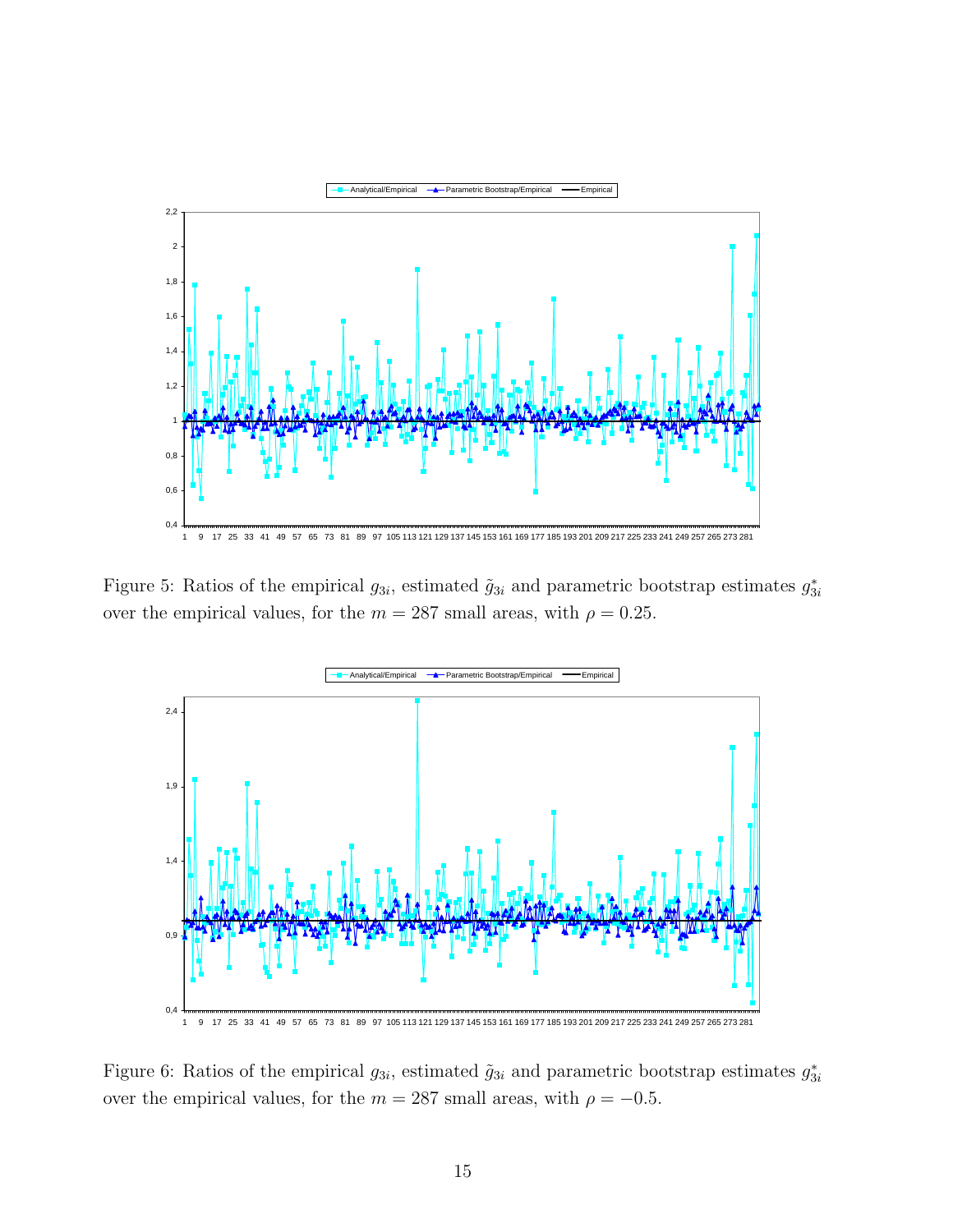Finally, concerning target (c), both parametric and nonparametric bootstrap procedures were applied to each of  $L = 250$  data sets, firstly generated with Normal distribution, and next with Gumbel and Student  $t_6$  distributions. In this case, the GM estimation method was used. Figures  $7-9$  show the ratios of the empirical values  $g_{3i}$ , the parametric bootstrap estimates  $g_{3i}^*$ , and the nonparametric bootstrap estimates  $g_{3i}^{**}$  over the empirical values, for  $i = 1, \ldots, m$ , and for  $\rho = 0.5$ . Figure 7 illustrates that under normality of random effects and errors, the nonparametric bootstrap is not less efficient than the parametric bootstrap. Both estimates take similar values, but the right side of the plot indicates a small positive bias for areas with smaller sampling variances. This could be a consequence of the GM estimation method, since this bias is not appreciable in the case of ML (Figure 4). Figure 8 shows that the parametric bootstrap is quite robust to skewness, when the true random effects and the errors follow a Gumbel distribution. Finally, when the data come from a distribution with heavy tails as the Student  $t_6$  (Figure 9), the nonparametric bootstrap seems to perform better.



Figure 7: Ratios of the parametric and the nonparametric bootstrap estimates  $g_{3i}^*$  and  $g_{3i}^{**}$ over the empirical values of  $g_{3i}$  for the  $m = 287$  small areas, for Normal distribution and with  $\rho = 0.5$ .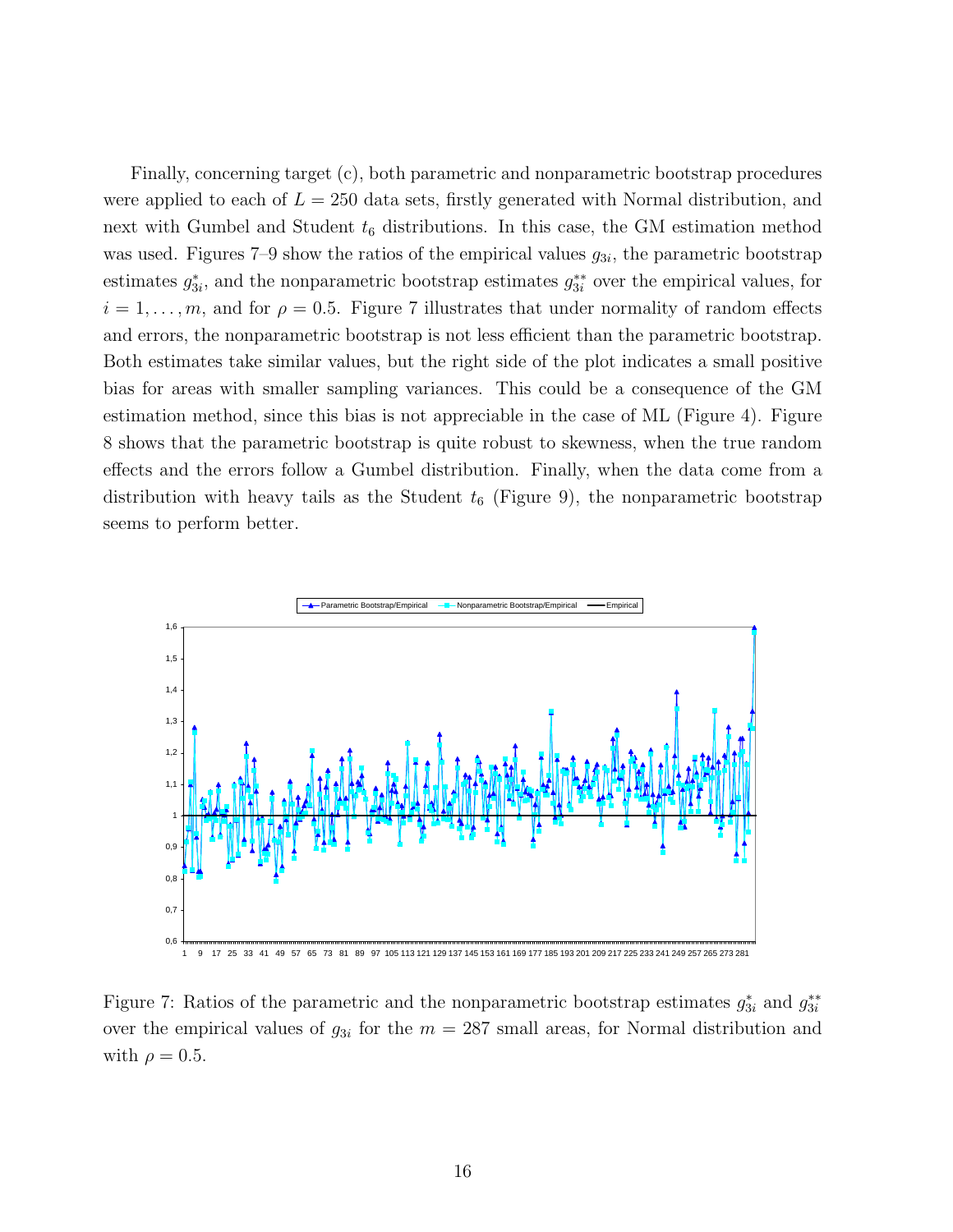

1 9 17 25 33 41 49 57 65 73 81 89 97 105 113 121 129 137 145 153 161 169 177 185 193 201 209 217 225 233 241 249 257 265 273 281

Figure 8: Ratios of the parametric and the nonparametric bootstrap estimates  $g_{3i}^*$  and  $g_{3i}^{**}$ over the empirical values of  $g_{3i}$  for the  $m = 287$  small areas, for Gumbel distribution and with  $\rho = 0.5$ .



Figure 9: Ratios of the parametric and the nonparametric bootstrap estimates  $g_{3i}^*$  and  $g_{3i}^{**}$ over the empirical values of  $g_{3i}$  for the  $m = 287$  small areas, for Student  $t_6$  distribution and with  $\rho = 0.5$ .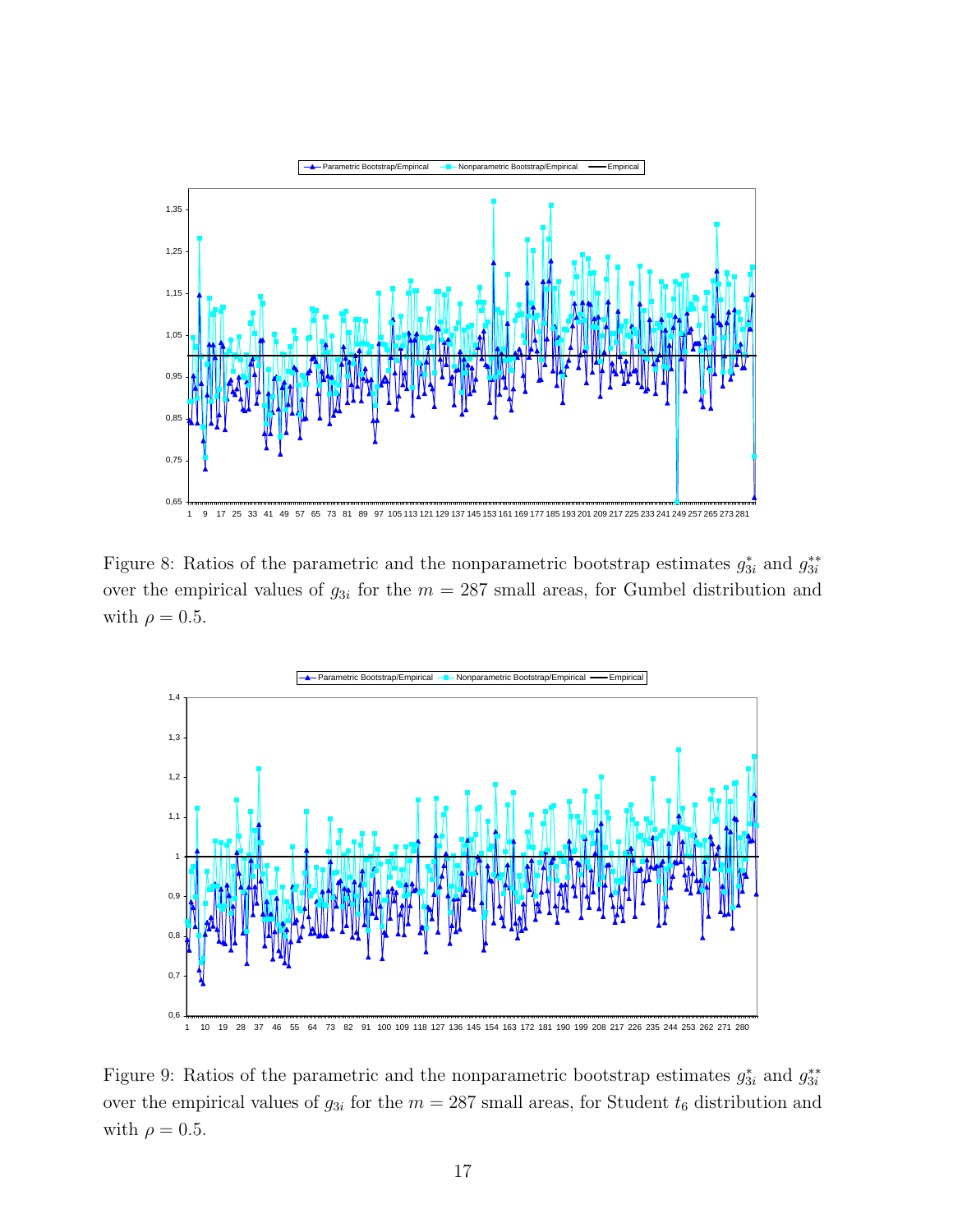## 6 Two real life applications

This section describes two applications with real data. In the first application, the goal is to estimate the mean production of olives (in quintal units) over the farms in each Agrarian Region (AR) from Tuscany. The data come from the Farm Structure Survey of 2003 (Source: ISTAT). The sample is extracted by a one stage stratified design with self-representation of the larger farms (agricultural holdings). The sample size over all Italy is 55,030 farms. The stratification is carried out in three phases and the optimal allocation of sample size to the strata is obtained by minimizing the sampling error at regional and national level (Ballin & Salvi, 2004).

In the second application, the aim is to estimate the mean per acre erosion (in tons) in each 11 digit Hydrologic Unit Code (HUC) from the Rathbun Lake Watershed in Iowa (U.S.). The data were collected from a team of researchers from Iowa State University and the Chariton Valley Resource Conservation and Development Office, who carried out an environmental health study for the Rathbun Lake Watershed in 1999. Each HUC was divided in plots; in total 2146, and from them 183 plots were selected by systematic sampling. The fractional interval (Särdnal et al. (1992), p. 77) was fixed in order to select four units from each HUC. Then, within each HUC, three 160-acre (64 ha) plots were selected. For details about the sampling design, see Opsomer et al. (2003).

In both applications, the data can be considered as lattice data. The centroid of each area is taken as the spatial reference for all the units (farms for ARs and plots for HUCs) in the same area. Both ARs and HUCs are unplanned domains. They are defined on a geographical basis and are very useful small areas in economic studies of agriculture and land use respectively. The 53 ARs are determined following the administrative boundaries of Municipalities (287 in Tuscany) and the average sample size per AR is  $\bar{n} = 45.2$  (s.e. = 37.3). The number of HUCs in the Rathbun Lake Watershed is 61 with an average size of 5.800 acres (2.350 ha).

The proximity matrix  $\mathbf{W} = (w_{ij})$  is constructed as follows:  $w_{ij}$  is equal to 1 if the AR (HUC)  $i$  shares an edge with AR (HUC)  $j$ , and is equal to 0 otherwise. Afterwards, the rows of W are standardized so that the row elements sum up to one. Then W is not symmetric, but it is row stochastic and  $\rho$  is called spatial autocorrelation parameter.

The results of both mean per farm production of olives at ARs in Tuscany and mean per acre erosion at HUCs are described in detail in Pratesi & Salvati (2006) and Petrucci & Salvati (2006). Here we are interested in the comparison between the different estimates of  $g_{3i}$ . Thus, for the two case studies, we have computed the analytical estimates  $\tilde{g}_{3i}(\hat{\sigma}_u^2, \hat{\rho})$  and the two bootstrap estimates  $g_{3i}^*$  and  $g_{3i}^{**}$ . Additionally, for the first case study, we performed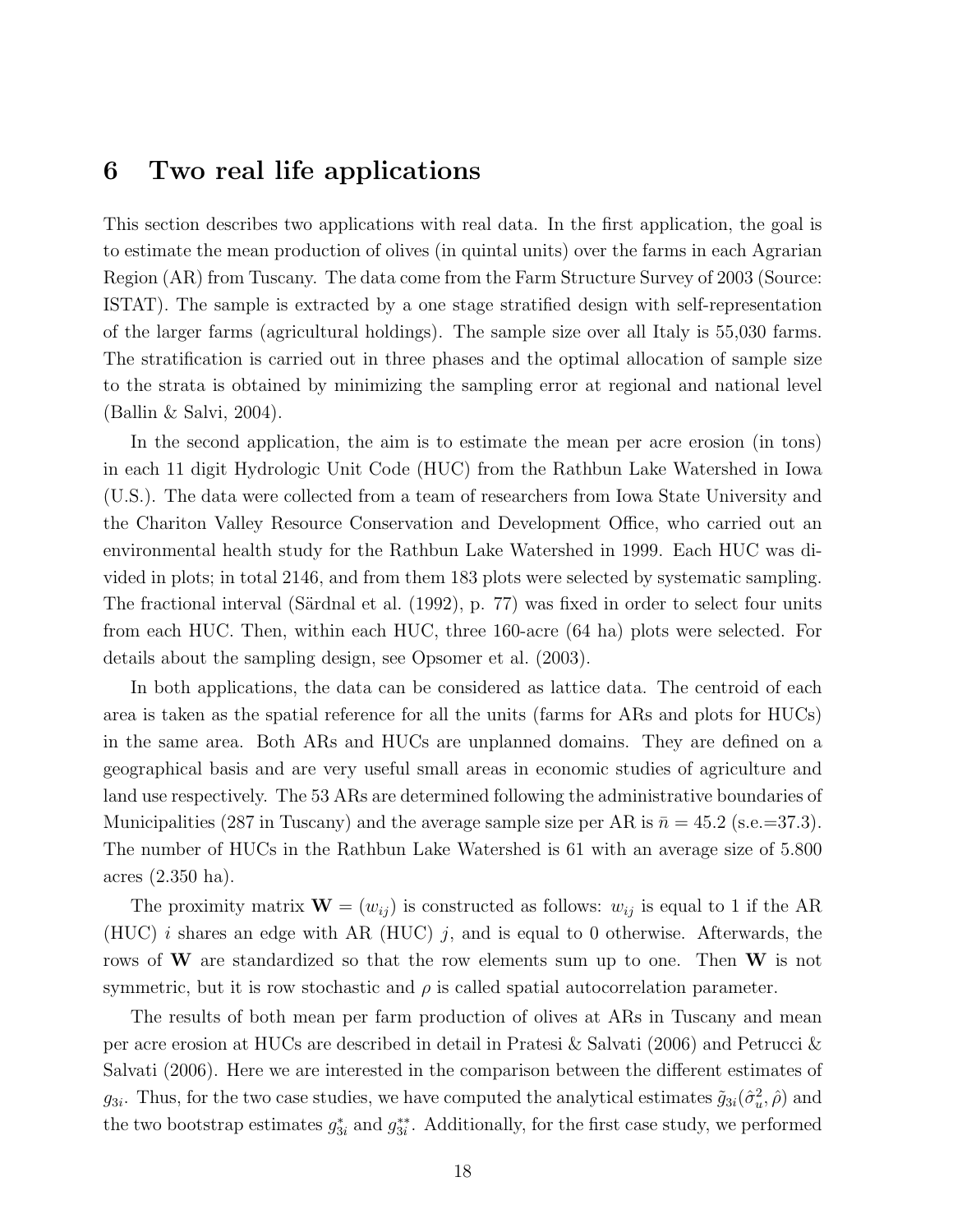the semiparametric bootstrap obtained by combining step 2) from the parametric bootstrap with step 3') from the nonparametric procedure. This semiparametric bootstrap assumes normality only for the random effects and not for the errors. The obtained results are plotted in Figures 10 and 11.

In the first case study (mean per farm production of olives) the value of the estimated spatial autoregressive coefficient  $\hat{\rho}$  is 0.382 (s.e.=0.271), which means a weak spatial relationship. Observe in Figure 10 that the analytical estimates are much lower than the bootstrap estimates. Thus, it seems that the analytical estimator does not capture the additional variability due to the estimation of the spatial autocorrelation coefficient. Observe also that the nonparametric and the semiparametric bootstrap estimates show a similar behavior. This similarity supports the normality assumption of the random effects. On the other hand, the parametric bootstrap estimates take larger values than the other two bootstrap methods in the areas with larger sampling variance. We deduce from this plot that the distribution of the direct estimators is probably far from normality and in this case the nonparametric bootstrap is more reliable.

In the second case study (mean per acre erosion) the value of the estimated spatial autocorrelation coefficient  $\hat{\rho}$  is 0.741 (s.e. = 0.138) using the ML procedure and 0.756 (s.e. = 0.154) with the REML method, which suggests a strong spatial relationship. Figure 11 shows that in this case the estimates are not very different, but the analytical estimates are in general slightly smaller than the bootstrap analogues. This case study suggests that when spatial correlation is stronger, the analytical estimator of  $g_{3i}$  can be more reliable.

## 7 Conclusions

From the results of the simulation experiments and of the two applications with real data, we conclude that in case of spatially correlated data with a spatial autocorrelation parameter  $\rho > 0.25$ , the analytical estimator of the term  $g_{3i}$  of the MSE should be substituted by a bootstrap estimator. Take into account that the term  $g_{3i}(\hat{\sigma}_u^2, \hat{\rho})$  is used to approximate the MSE. Since the analytical estimates  $\tilde{g}_{3i}(\sigma_u^2, \rho)$  underestimate the true values, using them would lead to too optimistic confidence intervals for predicted values. Alternatively, the bootstrap estimators should result in more satisfactory point estimates of  $g_{3i}$  and in more appropriate confidence intervals.

Furthermore, between the bootstrap estimates, we have seen that the nonparametric bootstrap performs well even under normality, and therefore is expected to be reliable regardless of distributional assumptions. It seems reasonable to use the nonparametric bootstrap with a nonparametric estimation method like the GM; however, the ML method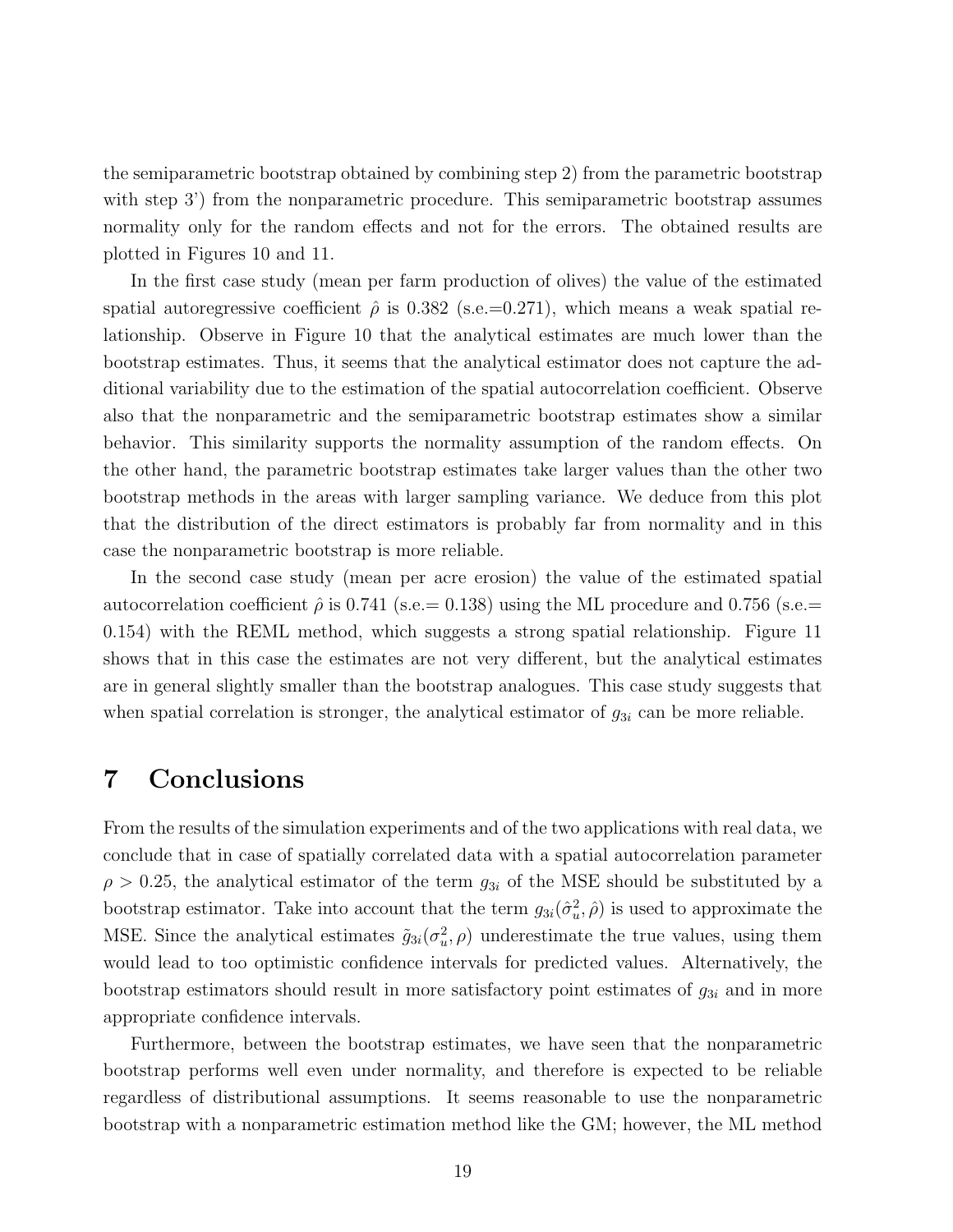performed better even under Gumbel and Student  $t_6$  distributions. Thus, when there is some evidence of not great deviation from normality, a combination ML-nonparametric bootstrap should work well.



Figure 10: Analytical estimates, parametric and nonparametric bootstrap estimates of  $g_{3i}$ . Per farm production of olives at ARs in Tuscany.



Figure 11: Analytical estimates, parametric bootstrap, and nonparametric bootstrap estimates of  $g_{3i}$ . Per acre erosion at HUCs for the Rathbun Lake Watershed in Iowa.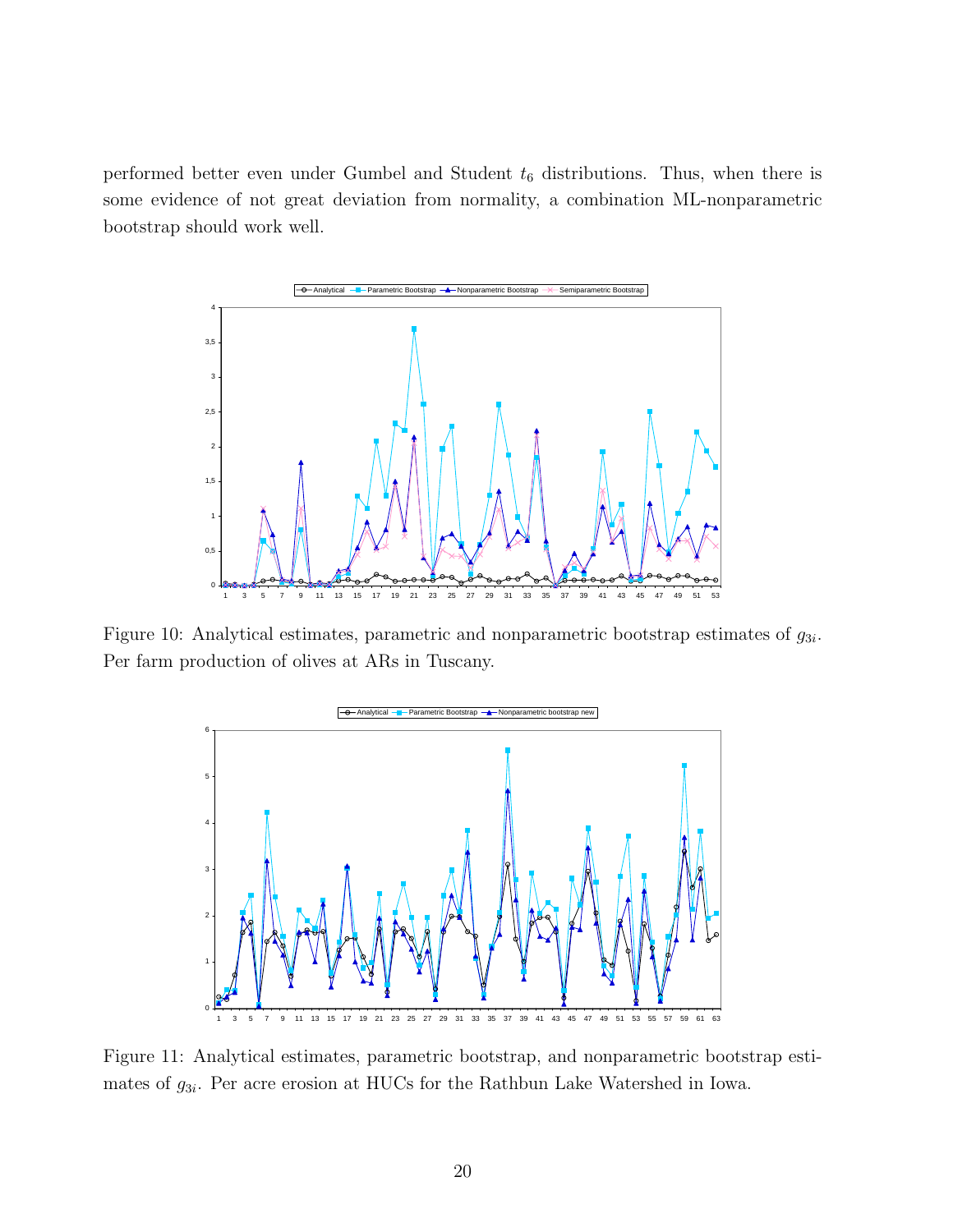# Acknowledgements

The work reported here has been developed under the support of the project PRIN Metodologie di stima e problemi non campionari nelle indagini in campo agricolo-ambientale awarded by the Italian Government to the Universities of Florence, Cassino, Pisa and Perugia. It has been also supported by the Spanish grants MTM2006-05693 and SEJ2004-03303.

# References

- Anselin, L. (1992). Spatial Econometrics. Method and Models. Boston: Kluwer Academic Publishers.
- Ballin, M. & Salvi, S. (2004). Nota metodologica sul piano di campionamento adottato per l'indagine struttura e produzione delle aziende agricole 2003. Istat, Servizio Agricoltura.
- BANERJEE, S., CARLIN, B. & GELFAND, A. (2004). *Hierarchical Modeling and Analysis* for Spatial Data. New York: Chapman and Hall.
- Cressie, N. (1991). Small-area prediction of undercount using the general linear model. Proceedings of Statystic Symposium 90: Measurement and Improvement of Data Quality, Ottawa: Statistics Canada, 93–105.
- Cressie, N. (1993). Statistics for Spatial Data. New York: John Wiley & Sons.
- DATTA,  $G_{\cdot}$ , RAO, J. & SMITH, D. (2005). On measuring the variability of small area estimators under a basic area level model. Biometrika 92, 183–196.
- FAY, R. & HERRIOT, R. (1979). Estimates of income for small places: an application of james-stein procedures to census data. Journal of the American Statistical Association 74, 269–277.
- Ghosh, M. & Rao, J. N. K. (1994). Small area estimation: An appraisal (Disc: p76-93). Statistical Science 9, 55–76.
- GONZÁLEZ-MANTEIGA, W., LOMBARDÍA, M., MOLINA, I., MORALES, D. & SANTA- $MARIA$ , L. (2005). Analytic and bootstrap approximations of prediction errors under a multivariate Fay–Herriot model. Working Paper, Statistics and Econometrics Series, Universidad Carlos III de Madrid, 05–49.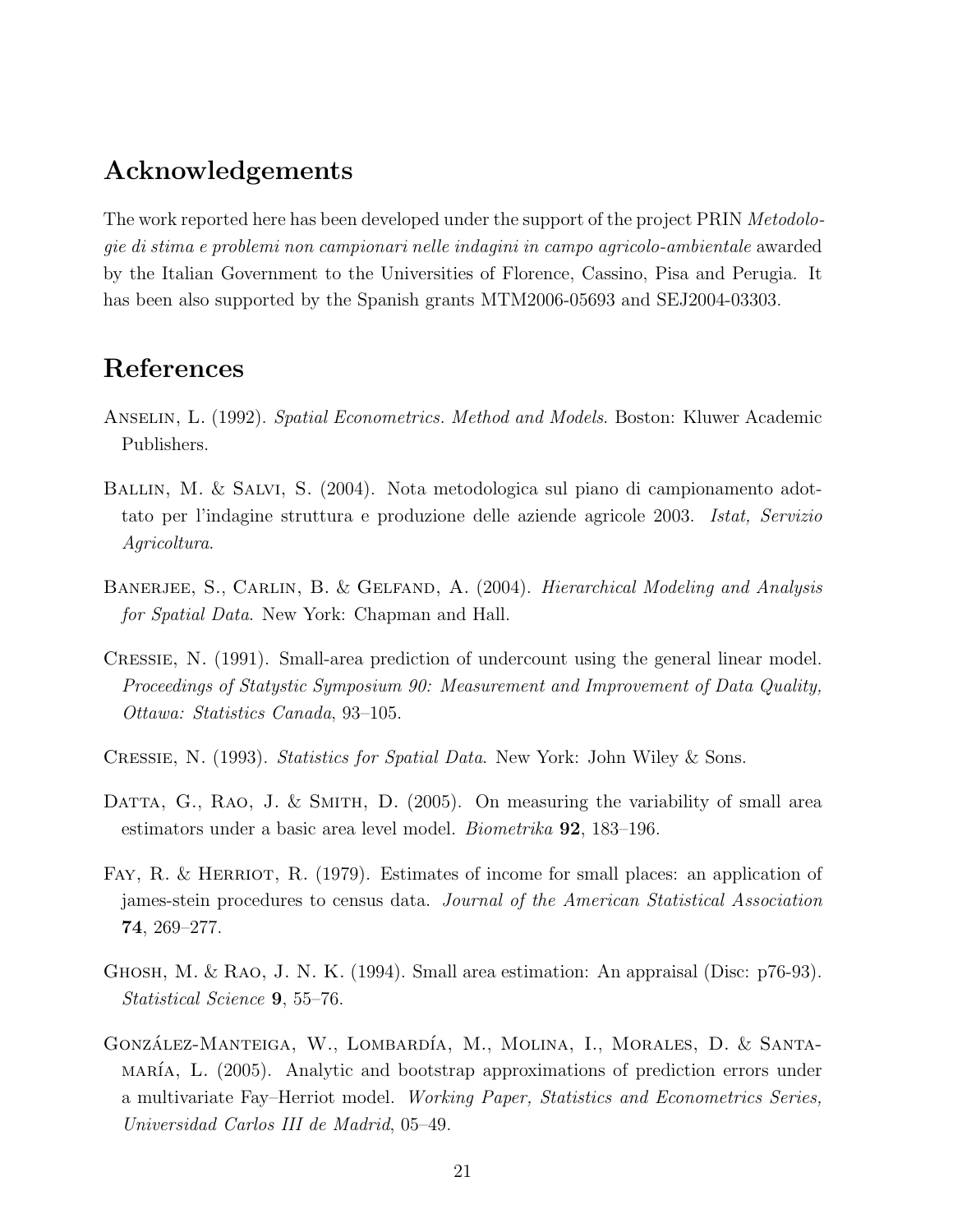- GONZÁLEZ-MANTEIGA, W., LOMBARDÍA, M., MOLINA, I., MORALES, D. & SANTA- $MARIA$ , L. (2007). Estimation of the mean squared error of predictors of small area linear parameters under logistic mixed model. Computational Statistics and Data Analyis 51, 2720–2733.
- GRIFFITH, D. & CSILLAG, F. (1993). Exploring relationships between semi-variogram and spatial autoregressive. Papers in Regional Science 72, 283–296.
- HALL, P. & MAITI, T. (2006a). On parametric bootstrap methods for small area prediction. Journal Royal Statistical Society, Series B 68, 221–238.
- HALL, P. & MAITI, T. (2006b). Nonparametric estimation of mean-squared prediction error in nested-error regression models. The Annals of Statistics 34, 1733–1750.
- Harville, D. & Jeske, D. (1992). Mean squared error of estimation or prediction under a general linear model. Journal of the American Statistical Association 87, 724–731.
- Jiang, J. & Lahiri, P. (2002). A unified jackknife theory for empirical best prediction with *m*-estimation. *The Annals of Statistics* **30**, 2720–2733.
- Kackar, R. & Harville, D. (1984). Approximations for standard errors of estimators for fixed and random effects in mixed models. Journal of the American Statistical Association 79, 853–862.
- KELEJIAN, H. H. & PRUCHA, R. (1999). A generalized moments estimator for the autoregressive parameter in a spatial model. International Economic Review 40, 509–533.
- OPSOMER, J. D., BOTTS, C. & KIM, J. Y.  $(2003)$ . Small area estimation in watershed erosion assessment survey. Journal of Agricultural, Biological, and Environmental Statistics 2, 139–152.
- PETRUCCI, A. & SALVATI, N. (2006). Small area estimation for spatial correlation in watershed erosion assessment. Journal of Agricultural, Biological, and Environmental Statistics 11, 169–182.
- PRASAD, N. & RAO, J. (1990). The estimation of the mean squared error of small-area estimators. Journal of the American Statistical Association 85, 163–171.
- PRATESI, M. & SALVATI, N. (2005). Small area estimation: the eblup estimator with autoregressive random area effects. Working Paper, Dipartimento di Statistica e Matematica Applicata all'Economia, Pisa, 261.